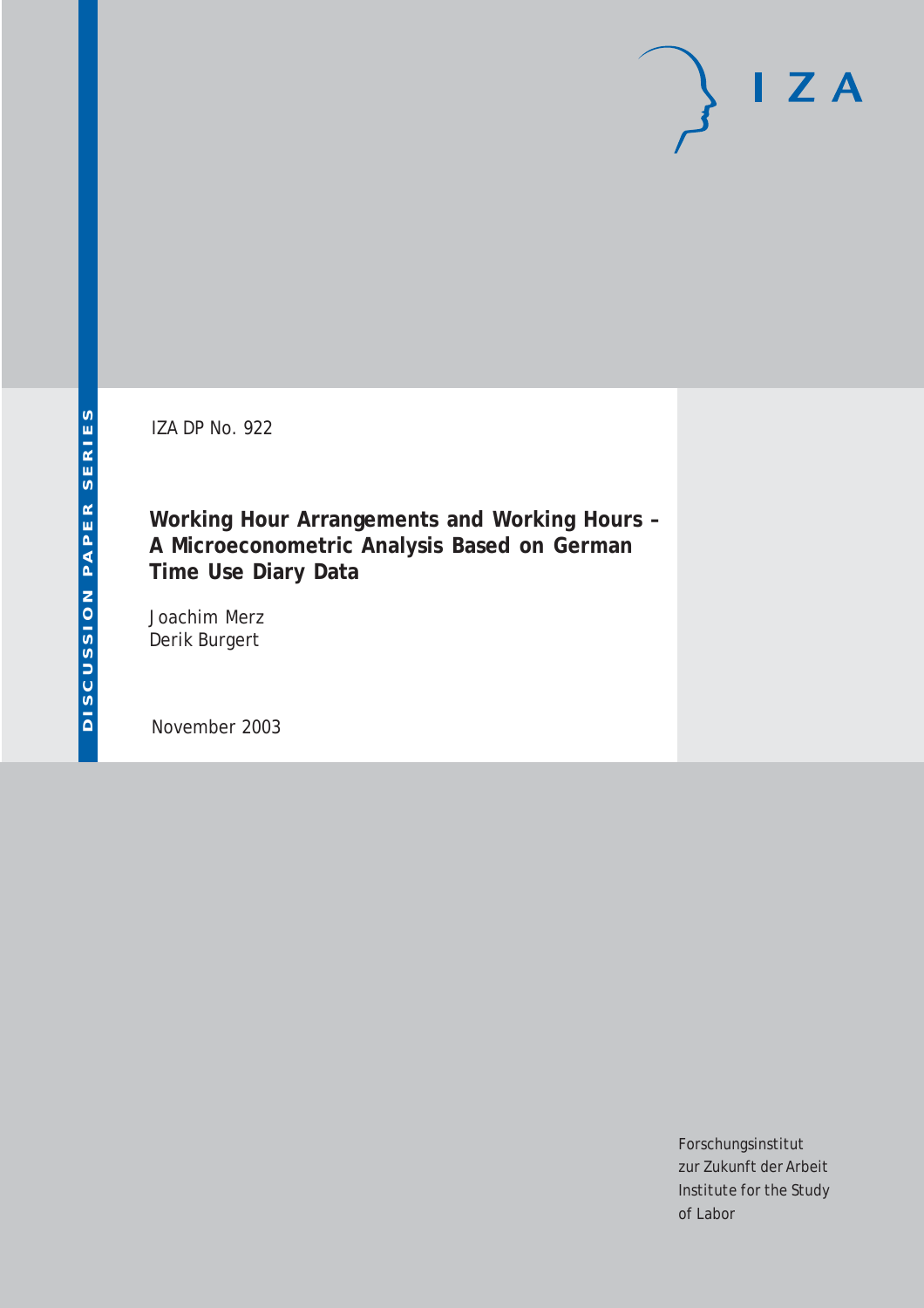# **Working Hour Arrangements and Working Hours – A Microeconometric Analysis Based on German Time Use Diary Data**

# **Joachim Merz**

*University of Lueneburg and IZA Bonn* 

# **Derik Burgert**

*University of Lueneburg*

Discussion Paper No. 922 November 2003

IZA

P.O. Box 7240 D-53072 Bonn **Germany** 

Tel.: +49-228-3894-0 Fax: +49-228-3894-210 Email: [iza@iza.org](mailto:iza@iza.org)

This Discussion Paper is issued within the framework of IZA's research area *The Future of Labor.* Any opinions expressed here are those of the author(s) and not those of the institute. Research disseminated by IZA may include views on policy, but the institute itself takes no institutional policy positions.

The Institute for the Study of Labor (IZA) in Bonn is a local and virtual international research center and a place of communication between science, politics and business. IZA is an independent, nonprofit limited liability company (Gesellschaft mit beschränkter Haftung) supported by Deutsche Post World Net. The center is associated with the University of Bonn and offers a stimulating research environment through its research networks, research support, and visitors and doctoral programs. IZA engages in (i) original and internationally competitive research in all fields of labor economics, (ii) development of policy concepts, and (iii) dissemination of research results and concepts to the interested public. The current research program deals with (1) mobility and flexibility of labor, (2) internationalization of labor markets, (3) welfare state and labor market, (4) labor markets in transition countries, (5) the future of labor, (6) evaluation of labor market policies and projects and (7) general labor economics.

IZA Discussion Papers often represent preliminary work and are circulated to encourage discussion. Citation of such a paper should account for its provisional character. A revised version may be available on the IZA website ([www.iza.org](http://www.iza.org/)) or directly from the author.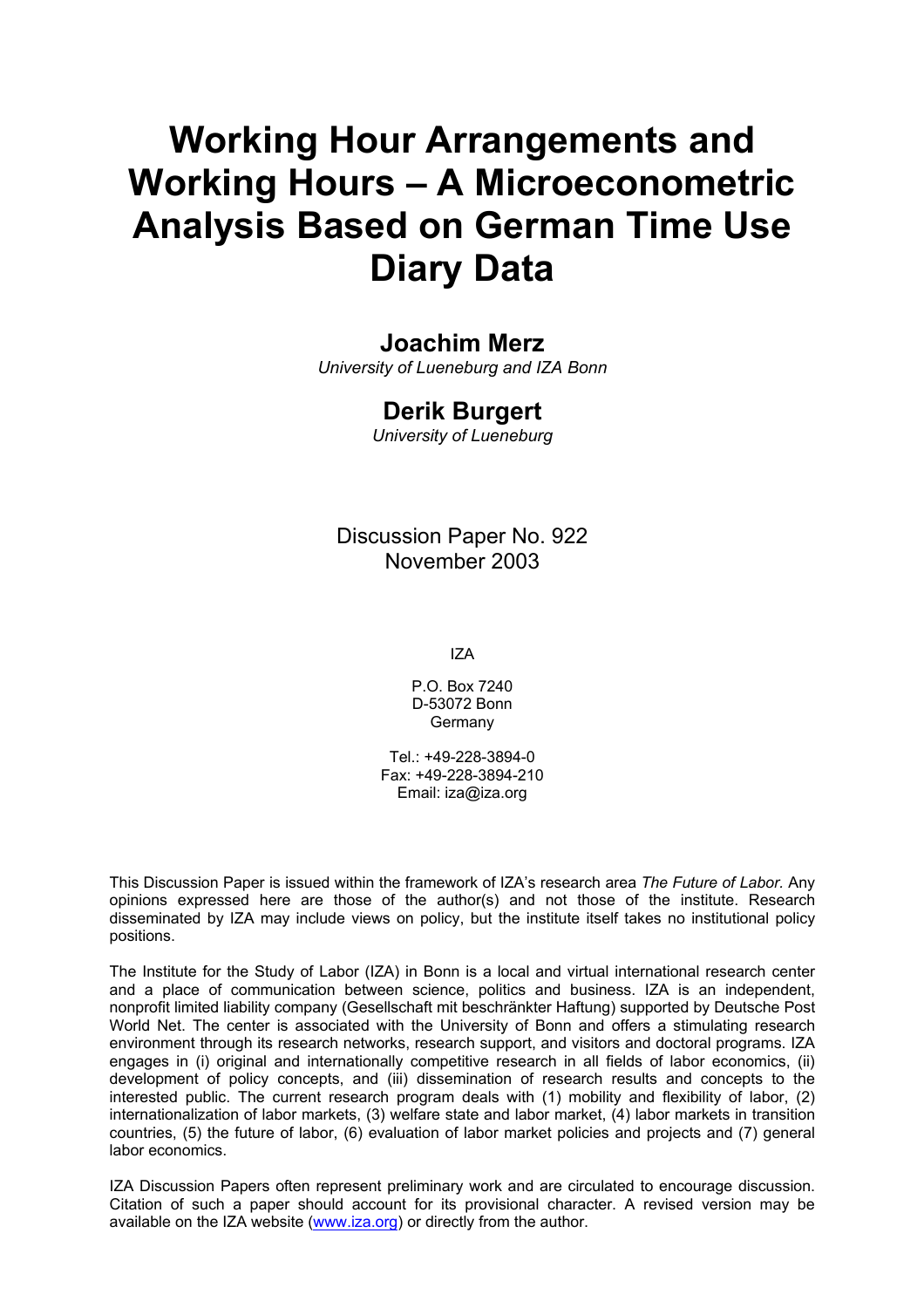IZA Discussion Paper No. 922 November 2003

# **ABSTRACT**

# **Working Hour Arrangements and Working Hours – A Microeconometric Analysis Based on German Time Use Diary Data**

The labour market providing individual resources and economic well-being is an actual topic in the economic and social policy discussion. In the course of time the traditional full-time work is diminishing, new labour arrangements are discussed (keyword: flexible labour markets). This study will contribute to the discussion of working hour arrangements by quantifying patterns of explanation of 'who is working when within a workday'. In particular we want to disentangle certain working hour patterns and the final hours of work according to those different patterns allowing for market and non-market influences. The daily working hour patterns are analysed by two dimensions: the fragmentation of a working day (by the number of working episodes) and the timing of work time by location of those episodes within the day's period. Based on an extended microeconomic labour supply/household production our microeconometric estimates use a multinomial logit (MNL) model to explain the working hour arrangement probability and a MNL selectivity bias corrected hours estimation for arrangement specific working hours with correct asymptotic covariances. Our study is the first German study of this kind which could analyse the actual available German Time Use Survey 1991/92 from the Federal Statistical Office with ca. 32.000 time diaries.

JEL Classification: J22, J29

Keywords: working hour arrangements, timing of work time, working hours, German time budget study, time use diary data, discrete/continuous extended labour supply modeling, MNL/COLS-estimation

Corresponding author:

Joachim Merz Department of Economics and Social Sciences University of Lueneburg Campus Scharnhorststr. 1 21335 Lueneburg Germany Tel.: +49 4131 78 2051 Fax: +49 4131 78 2059 Email: [merz@uni-lueneburg.de](mailto:merz@uni-lueneburg.de)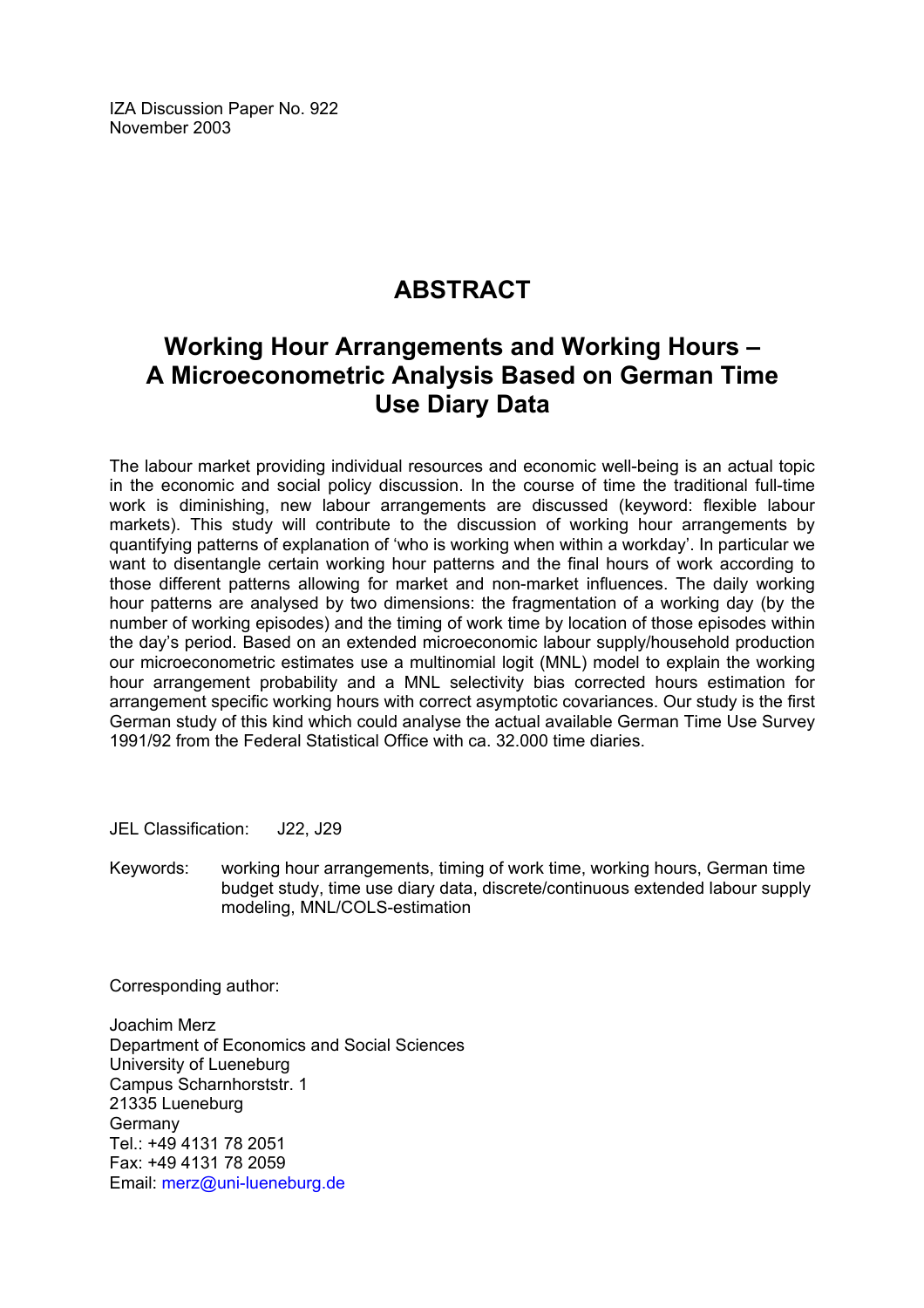# **TABLE OF CONTENTS**

| $\mathbf{1}$            | <b>Introduction</b> |                                                                                                                                                                       |                |  |  |  |
|-------------------------|---------------------|-----------------------------------------------------------------------------------------------------------------------------------------------------------------------|----------------|--|--|--|
| $\boldsymbol{2}$        |                     | Working Hours and Working Hour Arrangements - Microeconomic<br>Approach                                                                                               | 5              |  |  |  |
| 3                       |                     | Data: The German Time Budget Survey 1991/1992                                                                                                                         | $\overline{7}$ |  |  |  |
|                         | 3.1<br>3.2          | Diary and additional household and personal variables<br>Data consideration for our analysis                                                                          | $\tau$<br>9    |  |  |  |
| $\overline{\mathbf{4}}$ |                     | <b>Working Hour Arrangements, Working Hours and Socio-economic</b><br><b>Variables - Descriptive Results</b>                                                          | 9              |  |  |  |
|                         | 4.1<br>4.2          | Methodology: Working Hour Arrangement Categories<br>Working Hour Arrangements by Socioeconomic Variables                                                              | 9<br>11        |  |  |  |
| 5                       |                     | <b>Working Hour Arrangements – Econometrics and Results</b>                                                                                                           | 14             |  |  |  |
|                         | 5.1<br>5.2          | Estimating potential wages for non workers: A selectivity bias cor-<br>rected PROBIT/COLS approach<br>Explaining Participation in Working Hour Arrangement Categories | 14             |  |  |  |
|                         |                     | by a Multinomial Logit (MNL)-Model                                                                                                                                    | 17             |  |  |  |
| 6                       |                     | Working Hours in a market and non-market context - Econometrics<br>and Results                                                                                        | 20             |  |  |  |
|                         | 6.1                 | Microeconometric Specification: A MNL/COLS Arrangement Spe-<br>cific Working Hour Model                                                                               | 20             |  |  |  |
|                         | 6.2                 | Explaining Arrangement Specific Working Hours in a market and<br>non-market context                                                                                   | 22             |  |  |  |
| 7                       |                     | <b>Concluding Remarks</b>                                                                                                                                             | 27             |  |  |  |
|                         |                     | <b>Appendix</b>                                                                                                                                                       | 28             |  |  |  |
|                         |                     | <b>References</b>                                                                                                                                                     |                |  |  |  |
|                         |                     |                                                                                                                                                                       |                |  |  |  |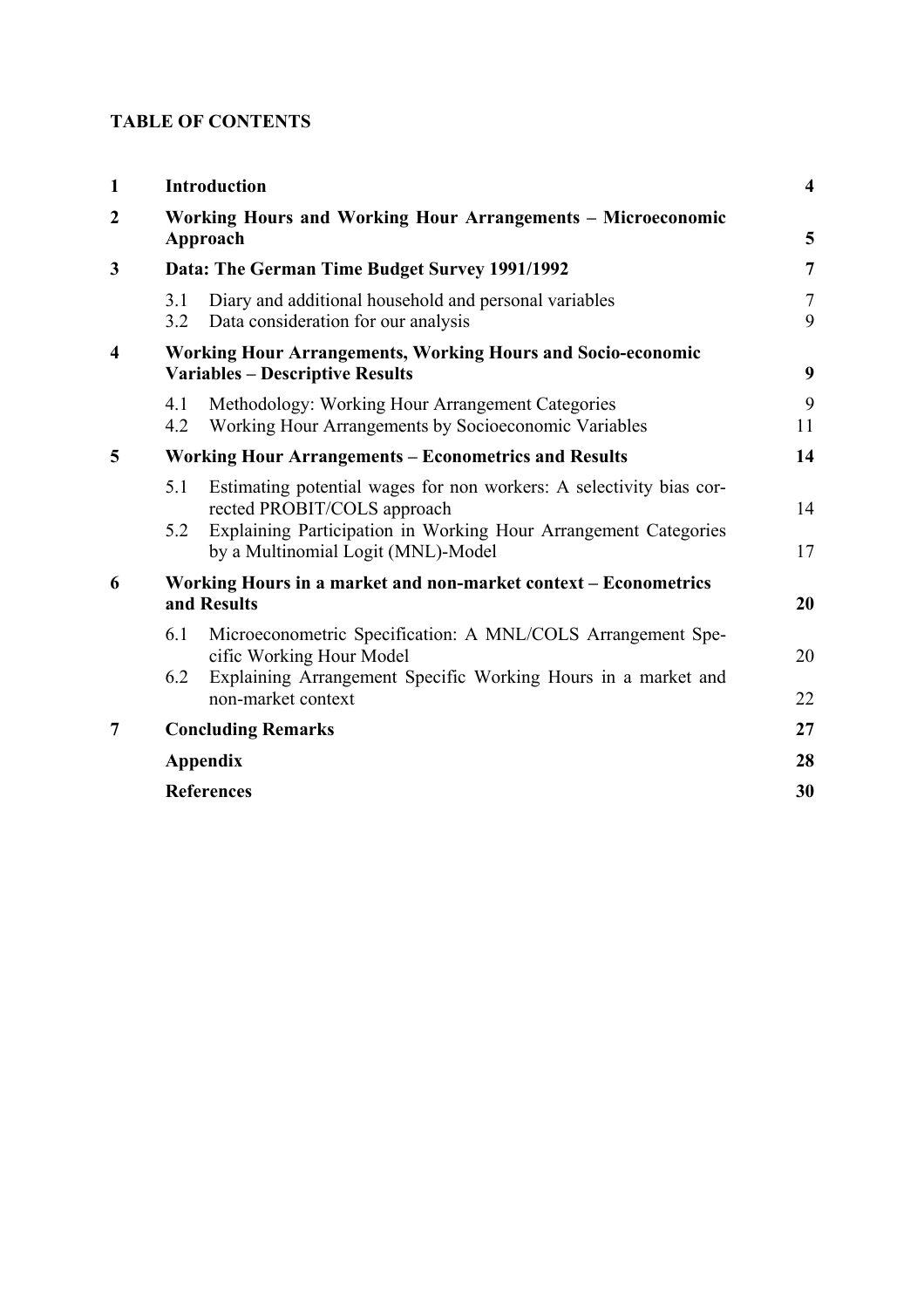# **Working Hour Arrangements and Working Hours – A Microeconometric Analysis Based on German Time Diary Data**

Joachim Merz and Derik Burgert

# **1 Introduction**

1

The labour market providing individual resources and economic well-being is a central topic in the economic and social policy discussion. In the course of time the traditional full-time work is diminishing, new labour arrangements are discussed (keyword: flexible labour mar $kets$ ).<sup>1</sup>

This study will contribute to the discussion of working hour arrangements by quantifying patterns of explanation of 'who is working when within a workday'. In particular we want to disentangle certain working hour patterns – with focus on the fragmentation (interruptions) of a working day crossed by the location of the working period - and the final hours of work according to these different arrangement patterns allowing for market and non-market influences. Deducting such patterns allows not only to describe possible fragmented workday interruptions and workday behaviour in general, but to give hints for which groups of the society non-traditional working time is important. Once quantified, labour market policy and economic and social policy in general has a sound base for a targeted policy.

Studies of working hours have a long tradition within labour economics and particular labour supply analyses (see e.g. Killingsworth 1983 and the surveys about female and male labour supply by Killingsworth and Heckman 1986 resp. Pencavel 1986). Within labour supply, working hour arrangements subjects like overtime or working across the week or the weekend are analysed and discussed.<sup>2</sup> Typically these topics and studies investigate aggregate time patterns still in the tradition of typical labour supply models explaining weekly supplied working hours or yearly working days.

However, only a few empirically and theoretically based labour supply studies on working hour arrangements address the question 'who is working when within a workday' (Hamermesh 1996a,b, 1998, 2002; Harvey et al. 2000 or Callister and Dixon 2001). Hamermesh (1996a, p.1) describes this topic by the timing of work time when analysing 'instantaneous time use – of what people are doing at particular points of the workday and workweek' and provides a discussion of appropriate recent results.

<sup>&</sup>lt;sup>1</sup> Flexible labour markets are discussed under various topics. To mention only a few: social policy and the working time (Büssing, and Seifert 1995), firm side working time arrangements (Baur, Groß, Munz and Sayin 2001), time squeeze (Clarkberg and Moen 2000), working hour tension as the tension between desired and actual working hours (Merz 2002, Holst and Schupp 1994) or effects of flexible working hours to leisure and family (Garhammer 1994, Townsend 2001) or tax and transfer policy impacts on the formal and informal economy (Merz 1990).

<sup>2</sup> Working time accounts provide practical labour arrangement solutions (see the recent contracts within VW or other German firms).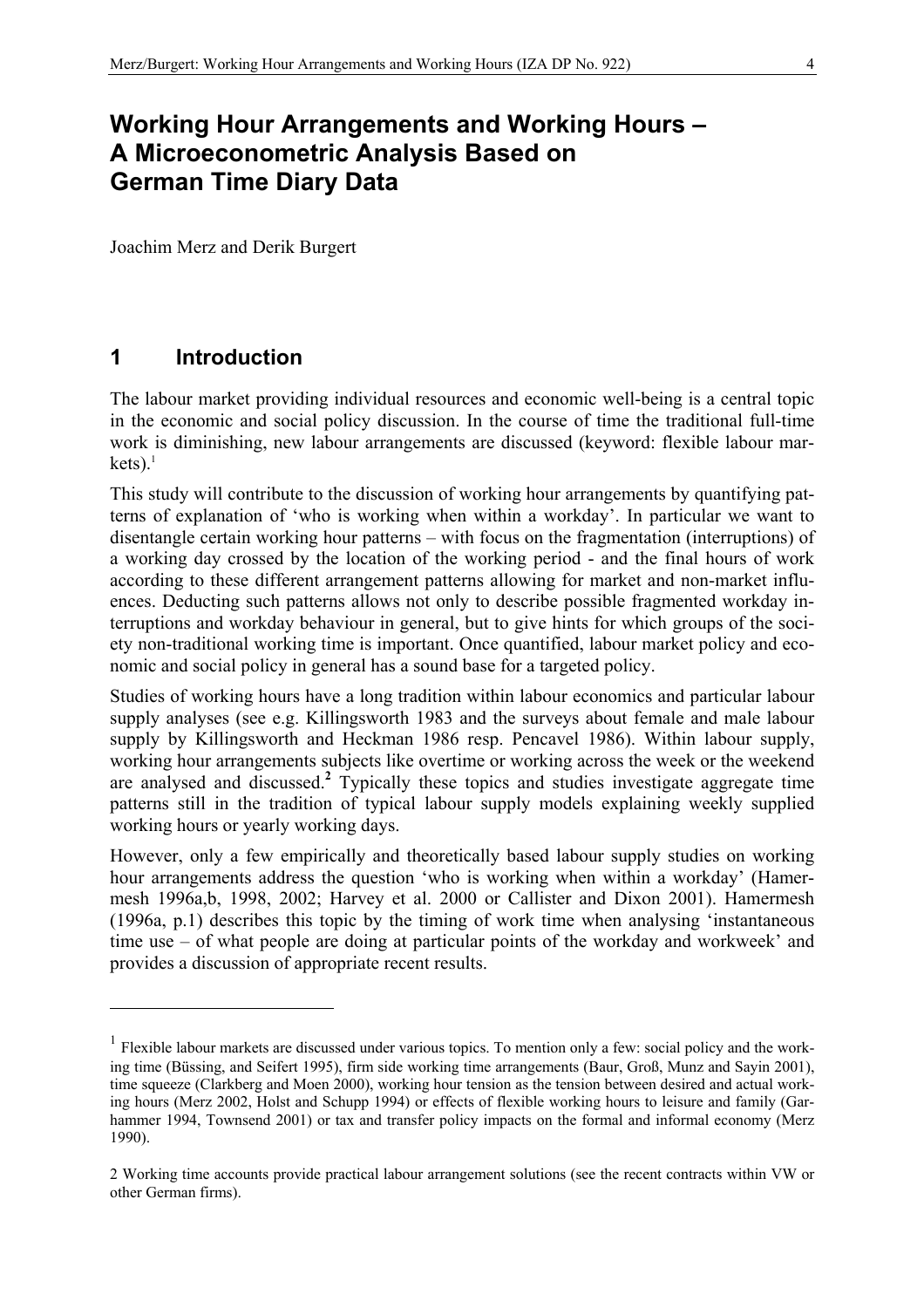This novel view of working hours arrangements based on individual data like the German Socio-Economic Panel is investigated by e.g. Hamermesh 1996. Though very interesting insides are given there, however, the data behind is still aggregated in some sense. What is needed are microanalyses based on time use diaries which indeed document when people work over the day. Internationally there are only some of such working time arrangement studies based on time use diaries available: e.g. the mentioned study by Harvey et al. 2000 comparing four countries in the early 90ies (Canada, the Netherlands, Norway and Sweden) or Callister and Dixon 2001 based on the New Zealand Time Use Survey 1998/99.

Our model is based on a microeconomic labour supply/household production approach, however extended by two dimensions: first, by daily working arrangements with focus on core and non-core working time (location) crossed by number of episodes (fragmentation) and, second, by labour demand factors in a market and non-market context. Our microeconometric estimates use a multinomial logit (MNL) model to explain the working hour arrangement probability and a MNL selectivity bias corrected hours estimation for arrangement specific working hours with correct asymptotic covariances.

For Germany, our study is the first study in this sense which could analyse the actual available German Time Use Survey 1991/92 from the Federal Statistical Office with ca. 32.000 time diaries.<sup>3</sup>

Our contribution is embedded in the general time use research area. A recent survey about research, data and policy topics is given e.g. in Merz and Ehling 1999, Harvey 1999 and Merz 2002.

#### **Paper organisation:**

1

We start with the microeconomic intertemporal 'new home economics' approach as the principal theoretical base of our labour market analysis and specify our prominent final model parts: explaining the participation in a certain working hour arrangement, and depending on that selection, explaining working hours in the context of market and non-market activities. Chapter 3 describes the time diary data used, the actual available German Time Use Survey 1991/92. Chapter 4 explains our approach to capture the timing of work time as well as the kind of interruptions in different working hour arrangement categories and presents descriptive results of working time arrangements in Germany. In chapter 5 we turn to inferential statistics estimating the probability to choose one of the categories defined. In chapter 6 we explain final hours of working dependent on the differrent working hour arrangement categories. Chapter 7 concludes.

# **2 Working Hours and Working Hour Arrangements – Microeconomic Approach**

The well-known 'new home economics' (Becker 1965) could provide a microeconomic theoretical framework for the timing of work time: the intertemporal approach explains the decision how many hours in which period out of a number of periods labour are supplied, and in addition, the 'new home economics' approach shows a way how market and non-market (home production) labour activities could be incorporated.

<sup>&</sup>lt;sup>3</sup> Within these days, the new German Time Use Survey 2001/2002 will be available. Our study here will be the base then to analyse the appropriate developments within the last decade.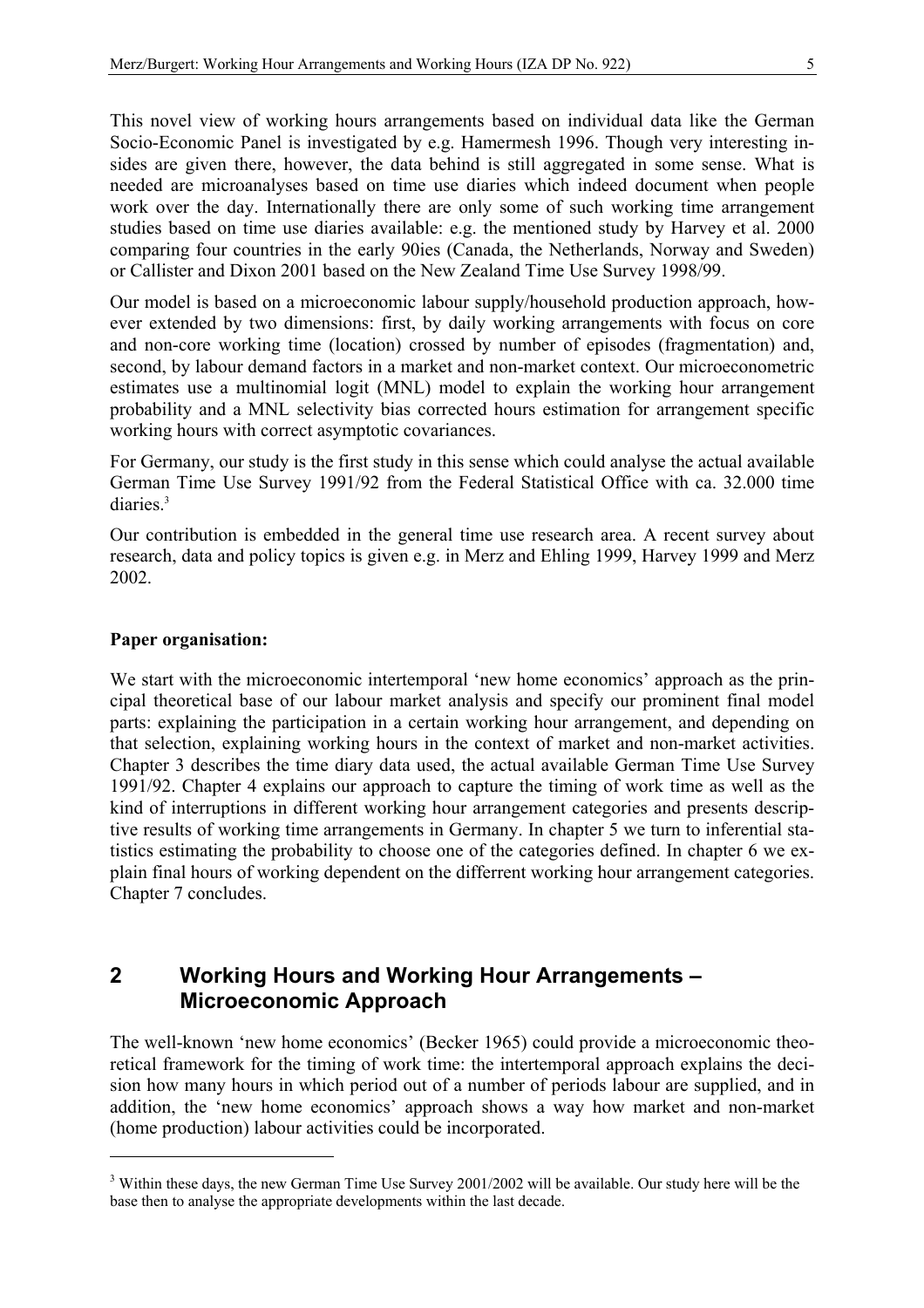There, a rational worker maximizes the present value of a stream of utility  $u_t$  which is dependent on the household production output quantity  $z_t$  and socio-economic variables. The individual is restricted by its time  $h_t = h_{mt} + h_{nt}$  (market and non-market hours) and its budget as the discounted (discounted by the market rate i) earned income - out of labour income  $w<sub>t</sub>h<sub>mt</sub>$  and non-labour income  $V<sub>t</sub>$  - and a possible additional starting asset. Non-market time  $h_{nt}$  and market goods  $x_t$  at prices  $p_t$  are combined to produce the household commodities  $z_t = f(x_t, h_{nt}).$ 

Then the intertemporal utility maximization subject to the time and money restrictions via

(1) 
$$
\max_{\mathbf{x}t, hnt} \{u(\mathbf{z}_0, ..., \mathbf{z}_T; \mathbf{q}_0, ..., \mathbf{q}_T) = \Sigma_t u_t(\mathbf{z}_t; \mathbf{q}_t) (1+s)^{-t}, |
$$

$$
\mathbf{z}_t = f_t(\mathbf{x}_t, h_{nt}),
$$

$$
h = h_{mt} + \Sigma_r h_{ntr},
$$

$$
\Sigma_t \mathbf{p}_t \mathbf{x}_t (1+i)^{-t} \leq A_0 + \Sigma_t (w_t h_{mt} + V_t) (1+i)^{-t} \}
$$

with s as the individual time preference rate yields the optimal allocation equations for consumption  $x_t$ , non-market time  $h_{nt}$  (eventually further disaggregated within the household production function to m multiple non-market hours  $h_{\text{nr}}$  (r=1,…,m), and market hours supplied

(2a) 
$$
h_{nt} = h_{nt}(\gamma \delta_t w_t, \gamma \delta_t P_t, S; \mathbf{q}_t) = h_{nt}(\gamma \delta_t w_t, \gamma \delta_t P_t, V_t, A_0; \mathbf{q}_t)
$$

$$
h_{mt} = h - h_{nt} = h_{mt}(\gamma \delta_t w_t, \gamma \delta_t P_t, S; \mathbf{q}_t) = h_{mt}(\gamma \delta_t w_t, \gamma \delta_t P_t, V_t, A_0; \mathbf{q}_t)
$$

(2b) 
$$
h_{ntr} = h_{ntr}(\gamma \delta_t w_t, \gamma \delta_t P_t, V_t, A_0, f_{rxt}; \mathbf{q}_t),
$$
  $(r=1,...,m),$ 

where  $S = A_0 + \sum_t (w_t h_{mt} + V_t)(1+i)^{-t}$ ,  $f'_{rxt}$  is marginal home production and  $\delta_t = (1+s)^t (1+i)^{-t}$  are γ-constant or Frisch labour supply resp. activity supply functions.4

With regards to interruptions within a workday in addition one can think about demand side restrictions and involuntary unemployment. Such restrictions are captured in constrained labour supply analyses (for the market case only) for example by Ham 1982, Blundell, Ham and Meghir 1987, van Soest, Woittiez and Kapteyn 1989 or Osberg and Phipps 1993.

At a first glance this intertemporal approach is nice to model the within a workday intertemporal labour supply decisions. However, the question and the crucial point is the shortness of intervals and the possibility to quantify the approach empirically. A further complication is our wish also to explain a 'normal' workday with only one period which is only a limiting case in the intertemporal approach. Therefore the above model – theoretically interesting but not really suited for the daily perspective – will not be pursued further. However, this microeconomic model will be the framework for the set of hypotheses to be examined.

More appealing is an approach who explicitly models different alternatives, where an individual has to choose one alternative out of a set of working hour patterns. Because our aim is to explain both different working time patterns over the day as well as the final working hours according to such a different pattern, an appropriate approach is a discrete choice random util-

1

<sup>&</sup>lt;sup>4</sup> Hamermesh 1996 discussed the intertemporal approach (however without the non-matrket extension) in the frame of working hour arrangements over a workday.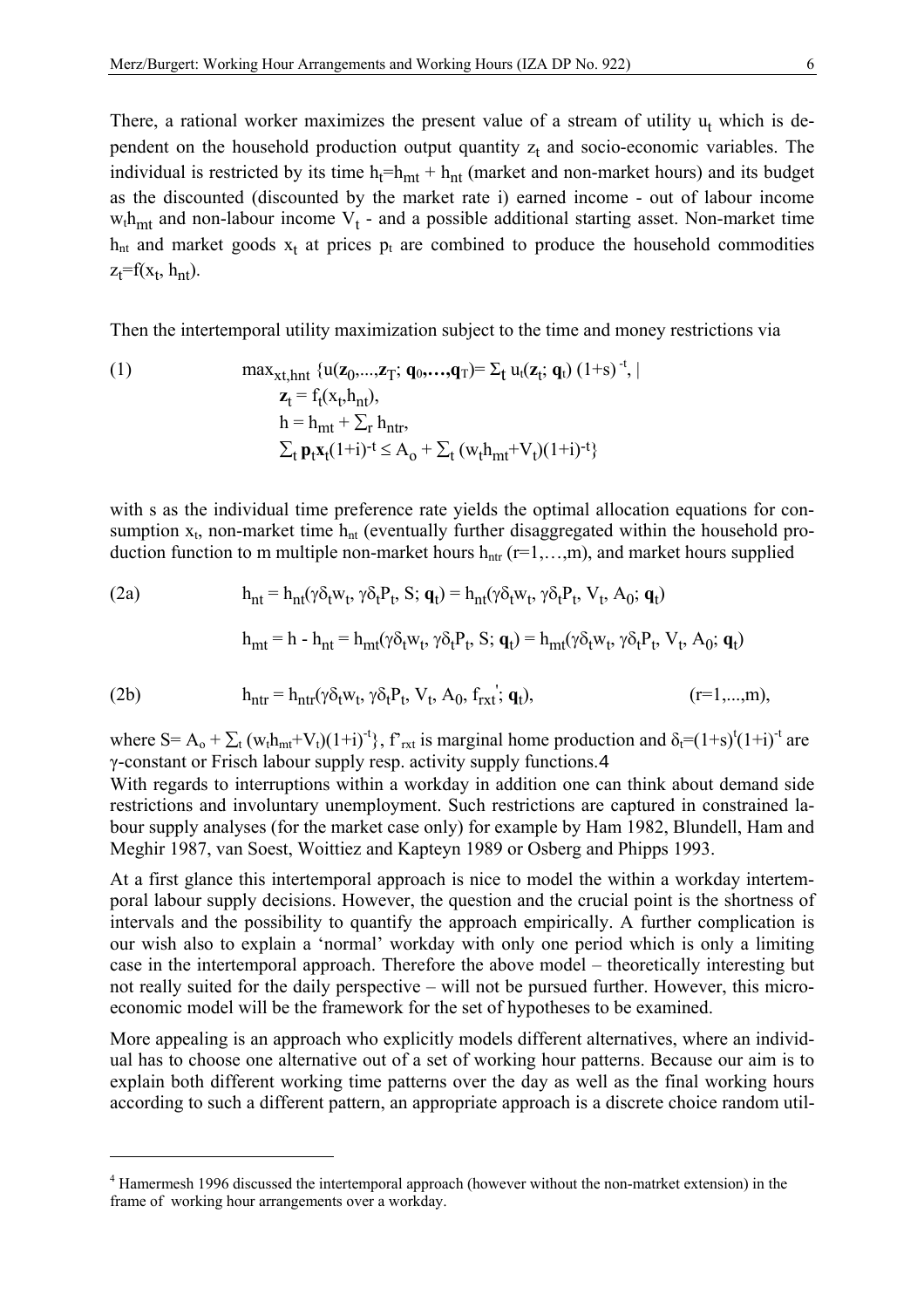ity model for the arrangement decision of a rational individual which then might influence the decision of specific hours of work in two steps:

#### **STEP 1: Categories of working hour arrangements**

 A Random Utility Model (RUM) (McFadden 1985) defines which working hour category *i* in a day is chosen among  $J+1$  choices by a rational individual via the index function

(3)  $I_i = 1$  if  $u_i = max(u_0, \ldots, u_J)$ ;  $I_i = 0$  else.

 The appropriate econometric model will be the multinomial logit. Within this model we also consider and estimate selectivity biased corrected potential wages for those who are not working and thus not receiving any wages.

#### **STEP 2: Category dependent daily hours of work**

 The appropriate econometric model will be a MNL-selectivity corrected hours of work model for each working hour pattern with a microeconomic reasoning behind

(4)  $h_i = h_i(w, V, \mathbf{q})$  [category j).

<u>.</u>

This two step model, in particular, allows to analyze the hypothesis, that choosing a particular working hour pattern might be explained by other circumstances than the final amount of hours working. Econometric details are given in the appropriate section in what follows.

# **3 Data: The German Time Budget Survey**

The analysis is based on data from the actual available German Time Use Study conducted by the Federal Statistical Office in 1991/92 (e.g. Ehling 1999). The sample contains individuals from 6845 households aged 12 years and older. In contrast to other data collections that report the timing of work during the day the sample at hand connects working time data with those on personal und household background information<sup>5</sup>

# **3.1 Diary and additional household and personal variables**

The time use diaries itself constitute the core of the time budget study. They contain the activities listed in five minute intervals reporting for two consecutive days including weekends and holidays<sup>6</sup>. Apart from that the federal statistical office collected household and personal data on the respondents.

<sup>5</sup> In Germany the "Institut zur Erforschung sozialer Chancen" provides data on operating and working time on a firm level (cf. Bauer et al. (2001)). In addition the IAB firm panel run by the "Institut für Arbeitsmarkt- und Berufsforschung" comprises information on working time. A survey of the "Deutscher Industrie- und Handelstag" reports data on forms of working time flexibilization.

<sup>&</sup>lt;sup>6</sup> Beyond a main activity the data contain information on a second activity, on the location, if time was spent with children, other household members, friends or colleges.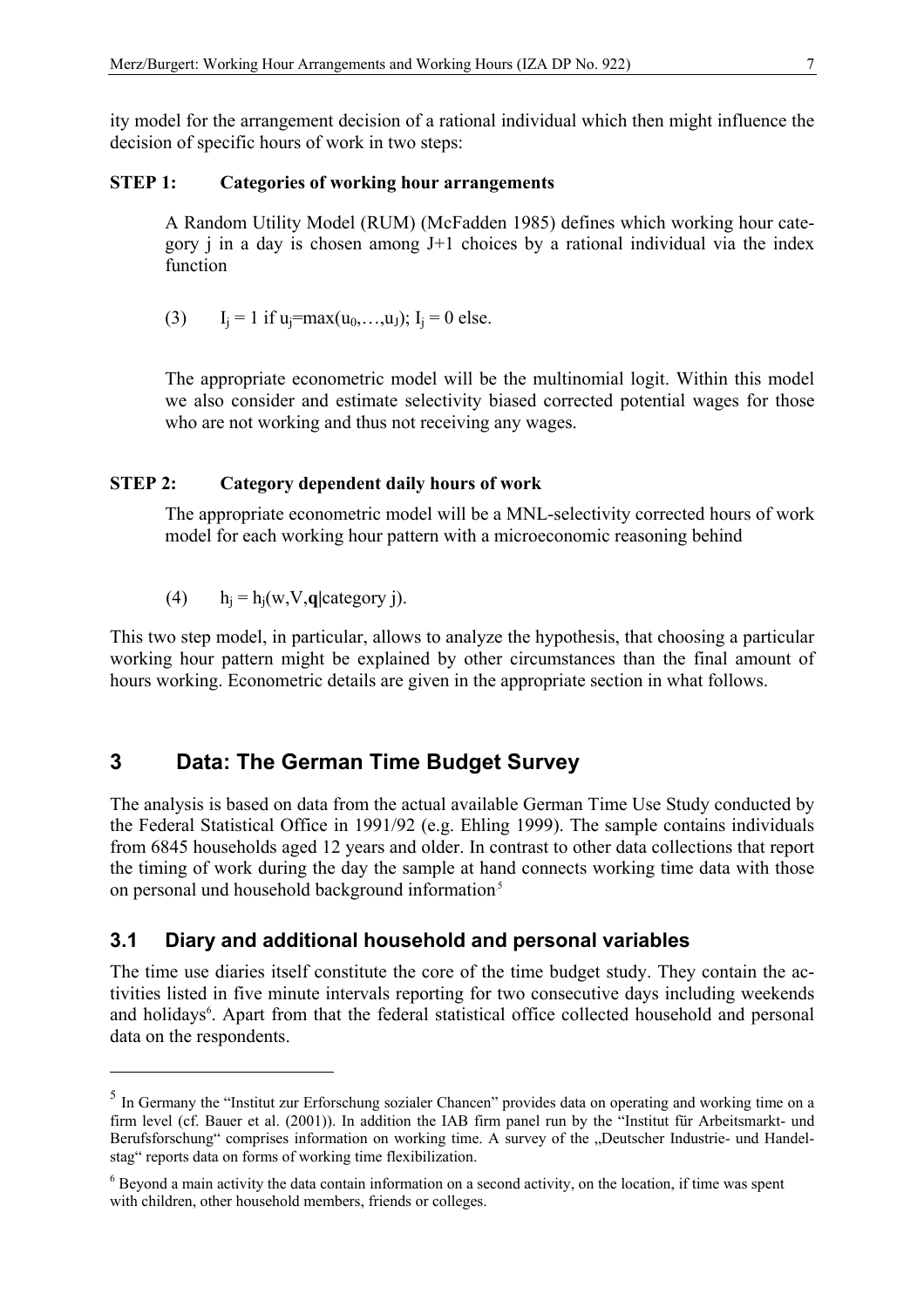Besides some technical variables, the household characteristics can be divided into three groups: First, there is information on the material equipment of the household as the number of cars, microwave ovens etc. Data on household characteristics describe special needs for the time-use of its members as the number of people in need of care living in the household. A third group of variables reflects the type of household as household income or size. Using a regional key one can merge macro data as regional unemployment rates. Table 1 shows some important household variables.

# **Tab.1: Household characteristics**

| German Time Budget Study: Survey characteristics in the household questionnaire |
|---------------------------------------------------------------------------------|
| - Household assembly                                                            |
| - Living and housing conditions                                                 |
| - Household equipment                                                           |
| - Selected household utility goods                                              |
| - Institution offers in household surroundings                                  |
| - Total household income (sources and amounts)                                  |
| - Household members in need of care                                             |
| German Time Use Study 1991<br>Source:                                           |

Even the individual variables can be summarized in three groups: a first one on socioeconomic information of the respondents as e.g. school leaving certificates or gender. A second group consists in information on characteristics that might lead to a specific time use behaviour as if and how long the person regularly helps members of other household. A last bundle of variables reports self-assessment and plans concerning the subject's time use. Some important items are listed in Table 2.

# **Tab. 2: Personal characteristics**

### **German Time Budget Study: Survey characteristics on the personal questionnaire**

- Gainful employment
- Current profession Employment position (leading or subordinating)
- Branch of industry
- Full- or part-time-job
- Health
- Satisfaction with own time use
- Assistance for other persons
- Honorary activities
- Family assembly
- Honorary activities

#### Source: German Time Use Study 1991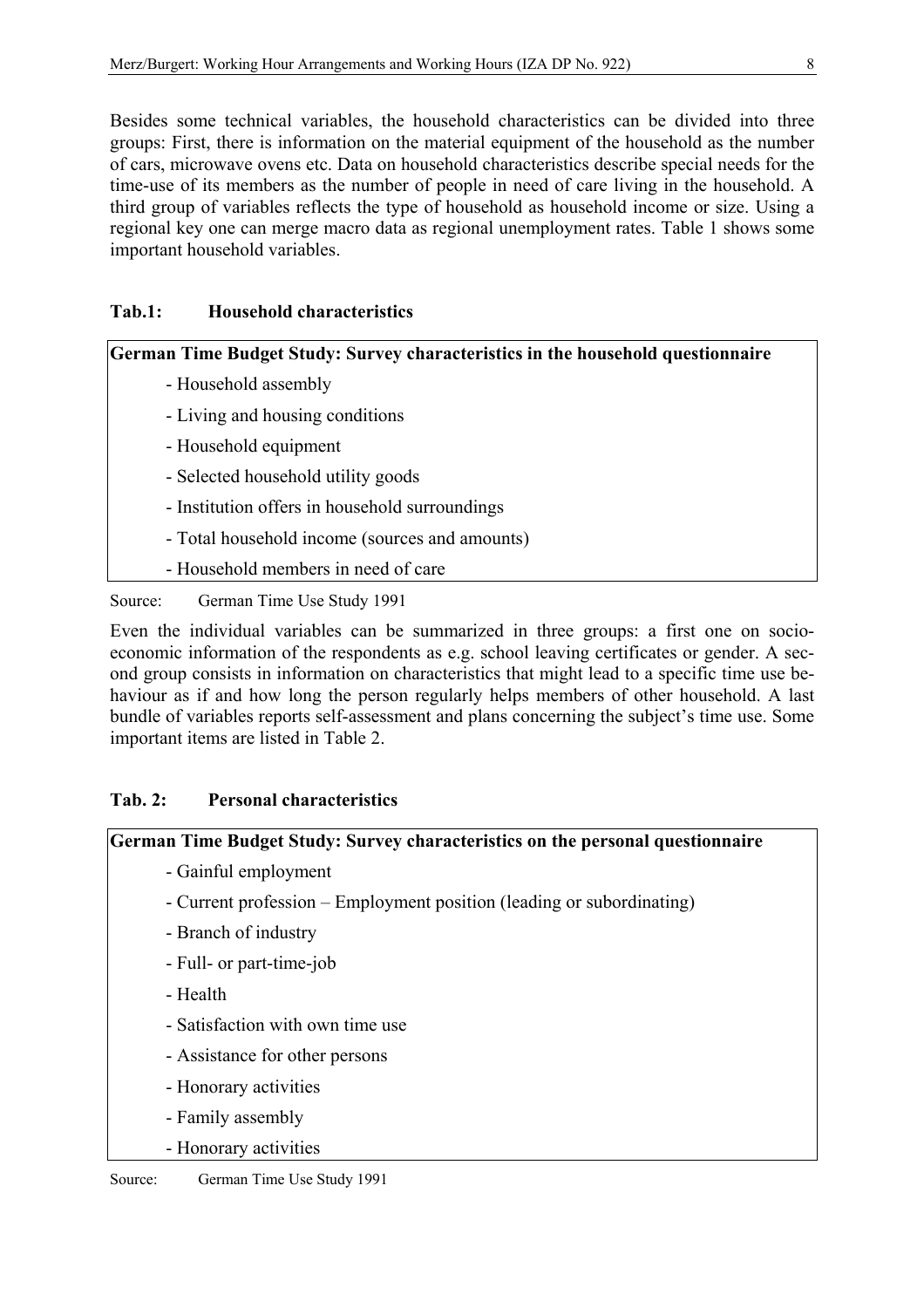### **3.2 Data consideration for our analysis**

The *data used* for the analysis differ slightly from what is provided by the original data set. As we are analyzing gainful occupation, we have restricted our sample to people aged between 16 and 64. Apart from that we examined only those cases where respondents handed in the time use diaries. For the sake of consistency, we deleted all observations reporting activities of gainful employment but no income. After these restrictions the set contains 24.931 diaries of 12.513 persons in 6.176 households.

For testing our hypotheses we chose variables determined by both theoretical considerations and the necessity to specify a scarce but pronounced set of explanatory factors. With reference to the explicit hypotheses formulation in the following chapters we briefly name the variable set here.

Among the personal characteristics we selected age, gender and family status. Further on, we chose standard variables from human capital theory such as school leaving certificates and occupational education. In order to include demand-side influences derived from the business sector's production functions we considered business sector dummies.

Among those variables traditionally used in labour supply models, we consider a net wage per hour [DM] – here only available as a proxy as individual monthly income divided by monthly hours of work – as well the income situation of the household. To include more demand-side factors we merged the data set with regional variables as local unemployment rate, per capita, an East Germany dummy and the information if the service sector is predominant in the region.

Variables on activities competing with gainful occupation stem from time use research: time used to for household keeping, for child care and do-it-yourself work. The decision if and when to work might be heavily dependent on one's family context. This led us to control for the partner's regular weekly working time and his occupational status. Apart from that we included the time a person regularly helps other households, and the time the household normally receives help.

Altogether this is a set of variables theoretically based to analyze working hour arrangements and hours of work in different arrangements in a market and non-market context as well as by labour supply and demand side influences.

# **4 Working Hour Arrangements and its Determinants – Some Descriptive Results**

Descriptive results and definitions of our working hour arrangement categories and the socioeconomic determining variables are discussed in this chapter.

# **4.1 Methodology: Working Hour Arrangement Categories**

From the multitude of the diaries' five minute interval information we first defined working hour arrangement categories which are in the further focus of our investigation. From various possibilities to divide a day we intended to consider a 'normal' as well as a 'non-normal' workday. To catch such an idea based on the richness of time diary information we needed to consider two dimensions: first, an information about the location of the main working time ('when at a day do people work'), second, an information about the number of work episodes for catching a possible fragmented working day by interruptions.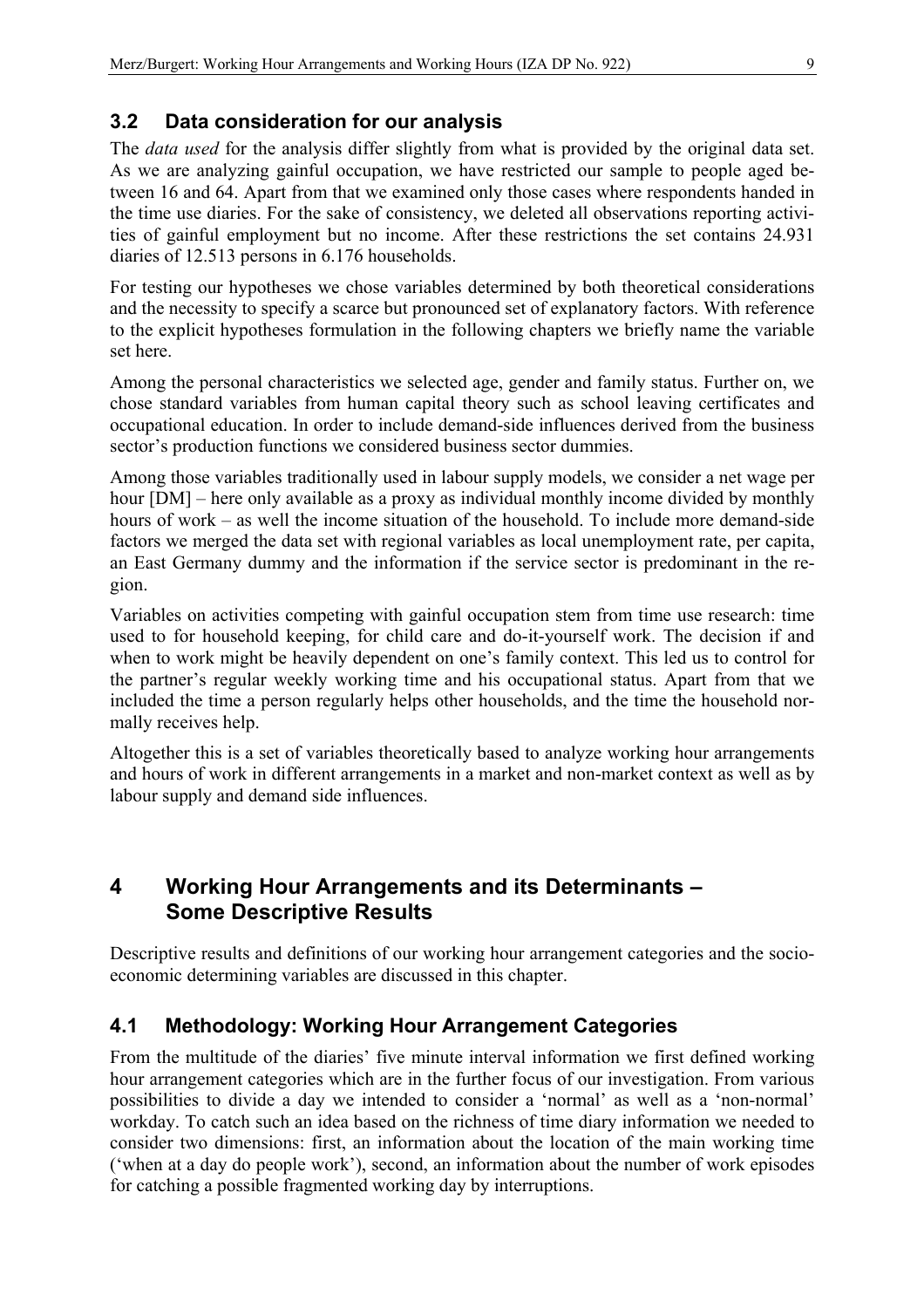#### **Fragmented workdays: working episodes**

Any paid market work is regarded to be working time. Working time will not comprise commuting time. In order to allow shorter breaks within a work period, with respect to the international study of Harvey et al. 2000, we interpret breaks shorter than one hour as a within work period break. A new work episode thus only starts after one hour of interruption. A sensitivity analysis also with further break definitions with Table A in the Appendix shows that with 72,3% (1 episode), 22,4% (2 episodes), 4,3% (3 episodes) and 1,0% (4 and more episodes) altogether 27,9% have more than 2 working episodes a day.

#### **When do people work? The timing of work time**

The location of the work episodes within a day is our second dimension to depict a more dimensional picture as it would be just the 'normal' full day working hours as in traditional studies. For Germany (and as for Austria, Sweden, Norway (see Harvey et al. 2000)) most working episodes start between 7am and 8 am and end between 4pm and 5pm (as in Sweden(see Harvey et al. 2001). Thus we call 7am to 5pm period the core working periods and before and after that core the non-core working period. A non-core workday is the timing aspect of an irregular and 'non-normal' workday.

#### **Working hour arrangements: Combining the episode and core information**

Combining the two dimensions, the number of episodes (for fragmentation) and the core/noncore dimension (timing) we get a two by two table of working hour arrangements (Table 3a).

A normal working day will be considered as containing one episode where the work is mainly done during core time. Both off-diagonal categories II and III deviate in one aspect from a regular work day. Workdays of category II report more than one episode of work showing a kind of a fragmented, interrupted working day. Workdays of category III describe a nonnormal timing of work time. Category IV comprises those cases with most irregular working time: working hour arrangements are both fragmented, interrupted, and off-core.

Table 3a also shows the respective number of unweighted observations. Most frequent is category I with 68.78% (8262 cases) regular workdays. Category II embraces 576 observations or 4.74%, 24.06% or 2925 cases fall in category III while only 2.43% corresponding 295 dairies report on the most irregular working hour arrangements in our definitions as described by category IV.

Though most workdays are normal workdays we will keep in mind that more than 30% are non-normal workdays with irregularities with regard to the timing of work time and the fragmentation of the working day. Among the non-normal workdays, days with multiple work episodes are less frequent with about 7% of the sample observations. In contrast, work time mainly off-core are more important: Categories III and IV add up to 26%.

Nonetheless it will be obvious by the further table info that our categorization emphasises many additional irregularities.

1

 $<sup>7</sup>$  This is in line with a similar definition in the international study by Harvey et al. 2000.</sup>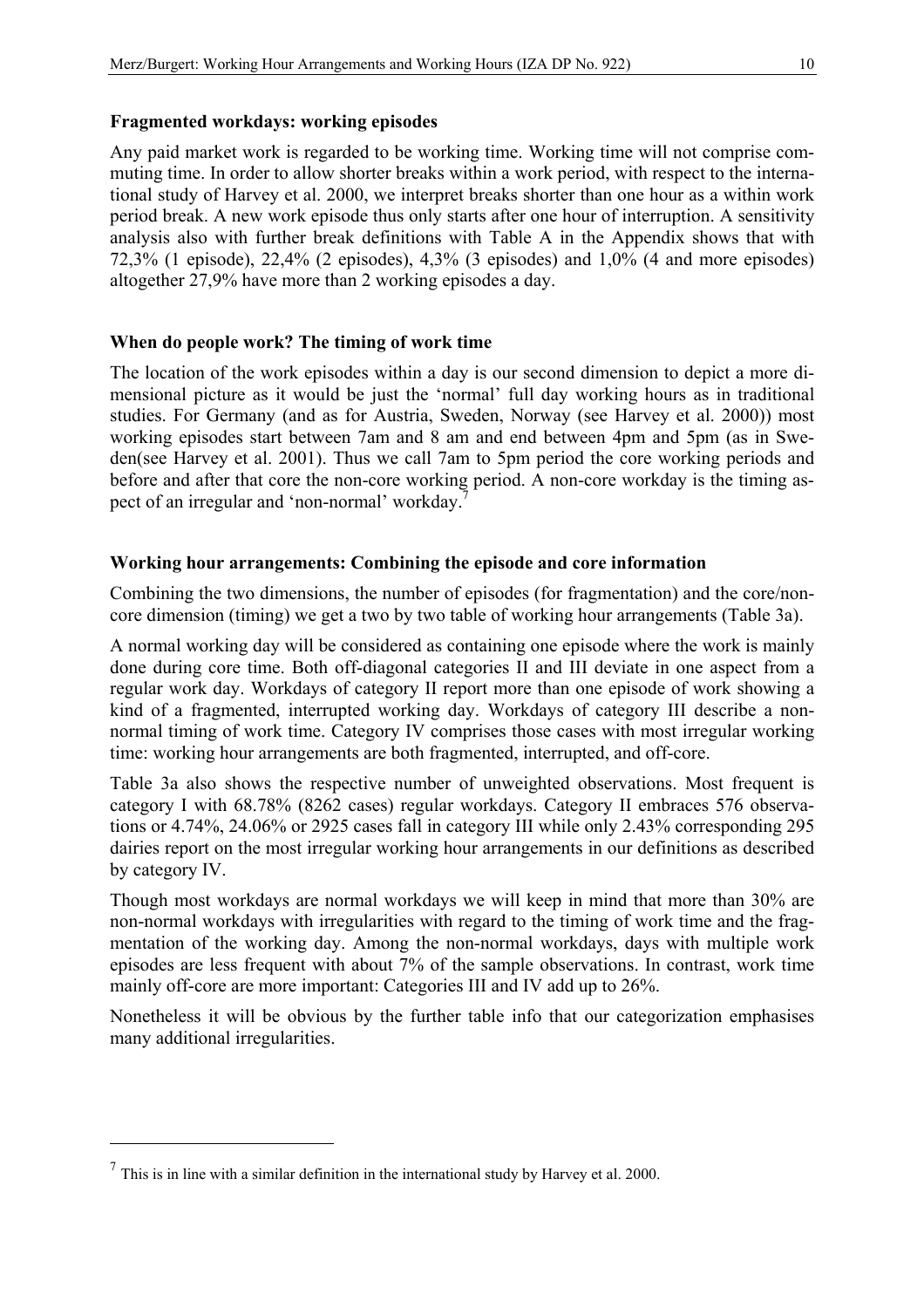|               |                                          | Timing of work time |                    |           |
|---------------|------------------------------------------|---------------------|--------------------|-----------|
|               |                                          | mainly core         | mainly<br>non-core | Σ         |
|               | one                                      | $\mathbf I$         | Ш                  |           |
|               | episode                                  |                     | 24,06%             | 92,84%    |
|               |                                          | $n = 8362$          | $n = 2925$         | $n=11287$ |
|               | two<br><sub>or</sub><br>more<br>episodes | $\mathbf H$         | IV                 |           |
| Fragmentation |                                          | 4,74%               | 2,43%              | 7,16%     |
|               |                                          | $n = 576$           | $n = 295$          | $n = 871$ |
|               | Σ                                        | 73,52%              | 26,48%             | 100%      |
|               |                                          | $n = 8938$          | $n = 3220$         | $n=12158$ |

### **Tab. 3a: Working hour arrangement categories by fragmentation and timing of work time**

Source: German Time Use Study 1991/92, own calculations

#### **Labour force participation and working hour arrangements**

To compare our kind of working hour arrangement with stylized labour force participationn information also used in other non-diary studies Table 3b provides respective information. A typical categorization is into a full- and part-time job, which also is available from our respondents. The allover full-time quota is 80,4%, the part-time quota is 18,1%. This is quite similar to other studies' quotas: the German Socioeconomic Panel (GSOEP) is delivering a full-time quota of 81,2% and a part-time quota of 15,3% (West Germany, 1991, weighted values; Schupp 1994). A prominent reason for a part-time job: because of having more time for the family (38,5%).

Our further time-diary based categorization shows that the one episode categories (I and III) are by more than 80% full time jobs, respectively, 18% resp.13% of all working in the one episode cases work part time. The part-time quota is pronounced higher in the more episode cases: 37% (core) and 25,4% (non-core). Though most of the more episode cases are belonging to one job, however, in particular the second job quota is double as high in non-core jobs (ca. 12%) compared to core jobs.

Interestingly, the reasons for part-time jobs in the early 1990ies in Germany differ remarkably over the working hour arrangement categories. Beyond the 'other reasons', more time for family is allover dominant, highest in the one episode case (40,8%) and lowest in the more than one episode case (32,9%), both core. Remarkably, 'no child care found' is a prominent reason for a fragmented core working hour arrangement (13,6%, category II).

To summarize the correspondence of labour force participation with the irregularity/fragmentation of a work day: One episode: most full time<sup>8)</sup>,  $\geq$ 2 episodes: most part time work, non-core: most second jobs.

1

<sup>&</sup>lt;sup>8</sup> Comparison over all respective working hour arrangements (columns of Table 3b).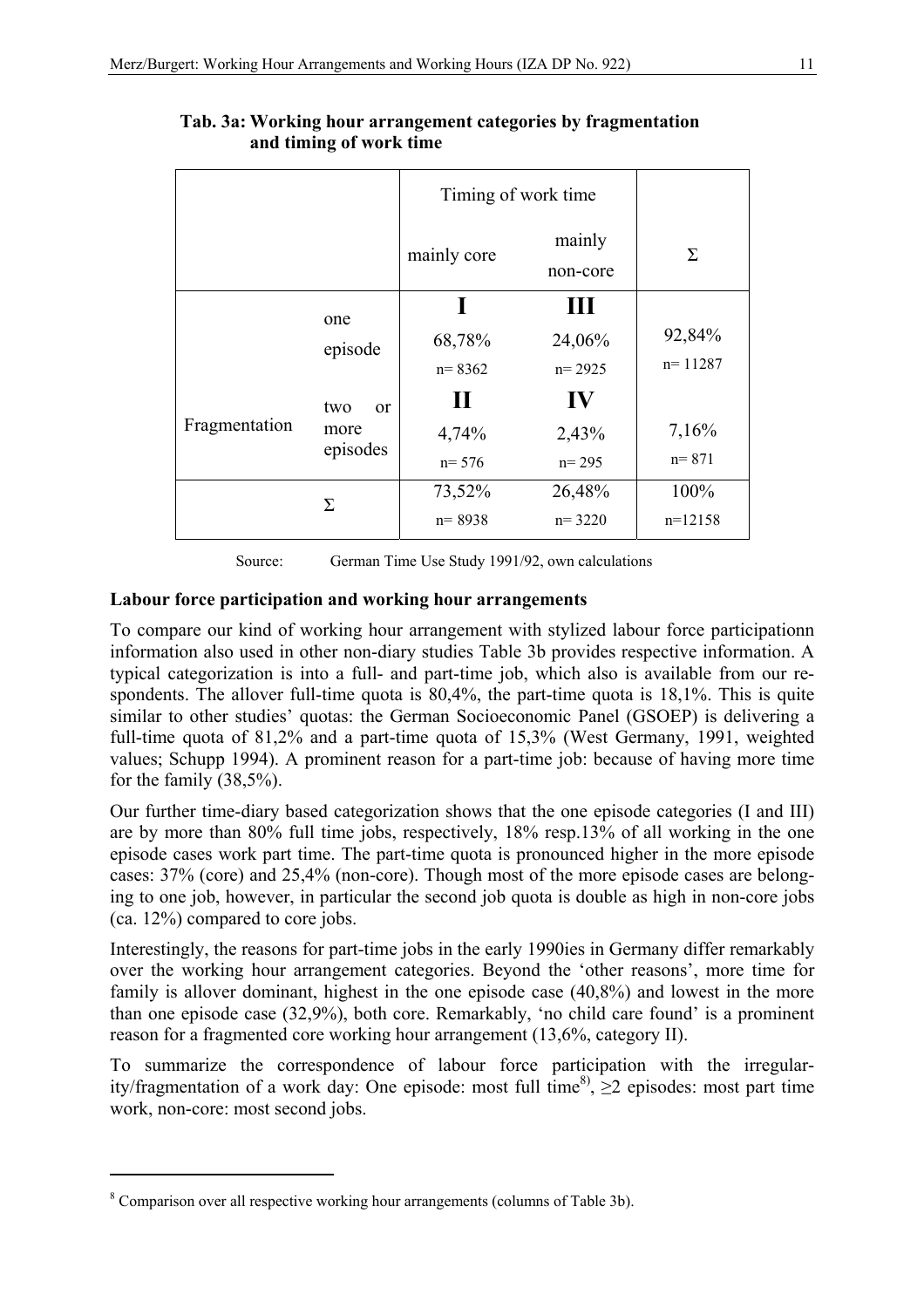|                                | All<br>working | Category              | Category<br>Н                  | Category<br>Ш             | Category<br>IV                     |
|--------------------------------|----------------|-----------------------|--------------------------------|---------------------------|------------------------------------|
|                                | Working        | One episode -<br>core | # episodes<br>$\geq$ 2<br>core | One episode -<br>non-core | # episodes<br>$\geq$ 2<br>non-core |
| <b>Full-time</b>               | 80,4           | 80,2                  | 60,1                           | 85,8                      | 72,9                               |
| Part-time                      | 18,1           | 18,3                  | 37,0                           | 13,1                      | 25,4                               |
| Part-time reasons <sup>1</sup> |                |                       |                                |                           |                                    |
| No Full-time<br>job found      | 5,1            | 4,6                   | 6,6                            | 5,7                       | 8,0                                |
| Vocational<br>training         | 4,1            | 3,7                   | 6,1                            | 4,4                       | 4,0                                |
| Child<br>No<br>Care found      | 8,9            | 9,2                   | 13,6                           | 6,3                       | 4,0                                |
| More<br>time<br>for family     | 38,5           | 40,8                  | 32,9                           | 33,6                      | 33,3                               |
| Other<br>rea-<br>sons          | 43,4           | 41,7                  | 40,8                           | 50,0                      | 50,7                               |
| <b>Others</b>                  | 1,4            | 1,4                   | 3,0                            | 1,1                       | 1,7                                |
| Second job                     | 7,2            | 5,4                   | 6,9                            | 11,7                      | 11,9                               |

|  |  | Tab. 3b: Labour force participation and working hour arrangements |
|--|--|-------------------------------------------------------------------|
|  |  |                                                                   |

All data in % of all column specific working

1) in % of all part-time workers

Source: German Time Use Study 1991/92, own calculations

# **4.2 Working Hour Arrangements by Socioeconomic Variables**

In a first approach to an empirical answer to the question what determines the choice of the working hour arrangement we employ simple, univariate statistical methods. Differentiating between personal, household and regional variables we briefly describe sample means and shares of socioeconomic variables conditional on the five categories (including the non-work one). The single results can be found in Table 4.

The overall striking results: Our working hour arrangement categories are caused by major differences in socio-economic influences, emphasizing the importance of these arrangements.

Starting with personal variables, people working mainly off-core are a bit older on average than those working predominantly between 7am and 5pm. Women's share among nonworkers is higher than in all working categories. It is especially low in mainly non-core categories. Being married is an attribute more often seen among respondents with work activity. The share is even higher in categories II and IV, the fragmented ones.

Regarding the schooling variables we find hints that the high school leaving certificates 'special upper' and 'upper' can be observed more often in the non-fragmented categories I and III, while persons working more than one episode a day show a relatively high proportion of ele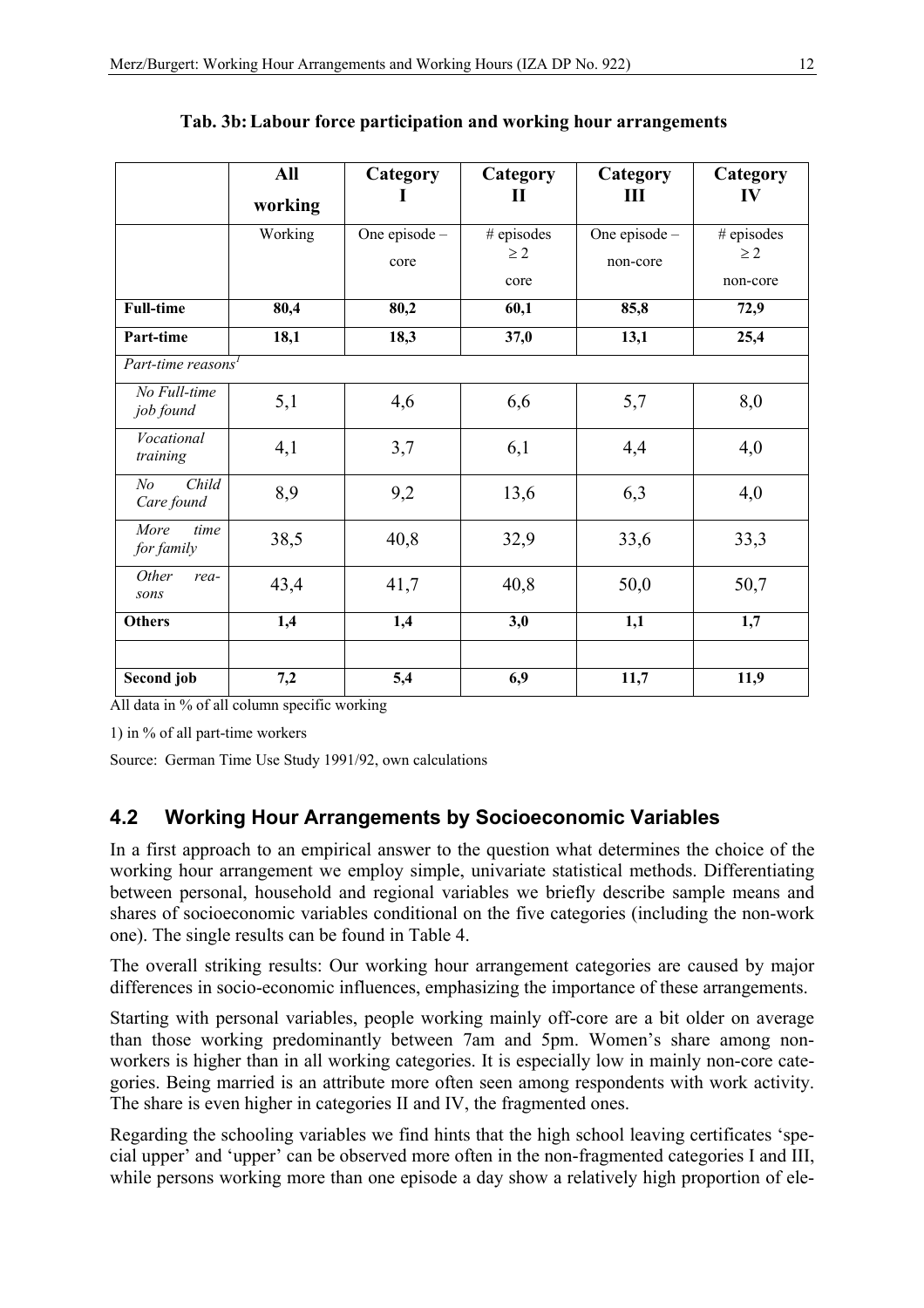mentary school degree only. So, schooling seems to 'protect' from working in multiple episodes but not from working at irregular working times of the day.

For the occupational education, category III workers hold rather high degrees while the proportion of former apprentices is low compared to other categories. The educational structures of the regular workers do not show very large differences to the remaining three categories. Working with interruptions during the day (category II) seems to be a phenomenon of respondents with comparatively poor occupational education. Among category IV members there is no stable trend: both apprenticeship and university degree are pronounced here.

Hours of regular help for other households is highest on average among the non-workers, followed by persons who work in category II. Of course, the observation "weekdays" is more often seen in dairies with episodes of work than in those without any work activity. The interrupted categories contain a comparatively large share of weekend observations. People not working or working in the off-core category III are more likely to be content with their own time use behaviour than all other respondents.

The wage indeed is different and has it highest mean value in the non-core/one episode case (see the next chapter for our imputation of a potential wage for non-workers)..

The partner characteristics differ from one category to another: his or her regular weekly working time is considerably longer for non-core workers. The same applies to having a selfemployed partner. This attribute is relatively most often observed in non-core categories III and IV. Differences can be observed with regard to the partner's occupation. This already indicates the importance of the household connection in explaining working hours and working hour arrangements.

The average number of persons in the household does not differ strongly between the different types of working time behaviour whereas regular help from other household is much more given to households whose members do work supporting their labour force participation.

Respondents reporting a regular work day (category I) live on average in regions with rather high unemployment and lower GNP per capita. They live to a greater extend in the area of the former GDR.

Already these very brief descriptive results show the importance of the explanatory factors regarded. More details are given in Table 4.

Since such a descriptive approach ignores the interdependencies and the relative importance of the single items, a multivariate analysis is needed in order to provide additional statements about the significance of the influencing factors. Such an analysis is now following.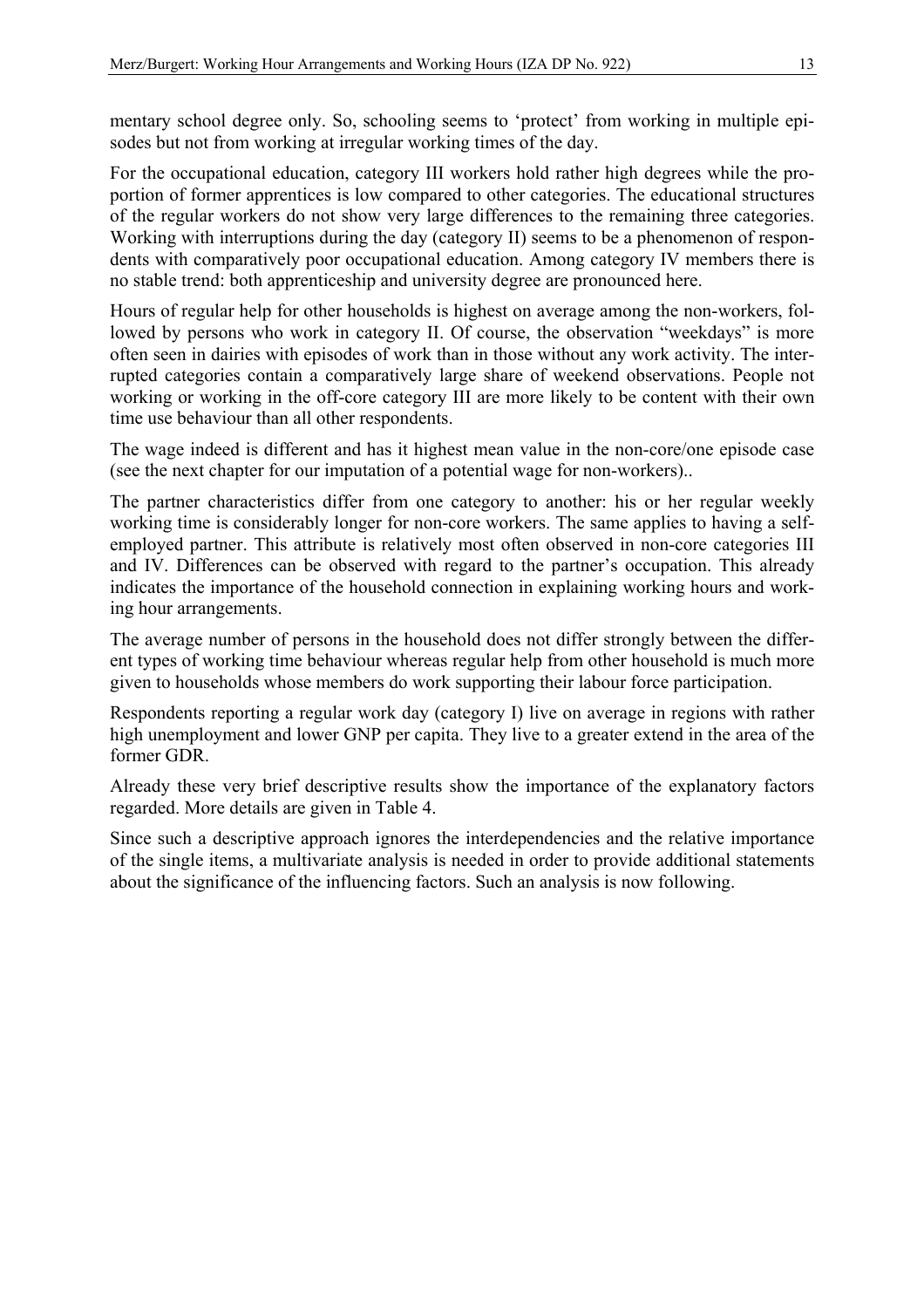|                                       | Category 0                | Category I  | Category II            | Category III | Category IV            |
|---------------------------------------|---------------------------|-------------|------------------------|--------------|------------------------|
|                                       | Not working               | One episode | # episodes<br>$\geq 2$ | One episode  | # episodes<br>$\geq 2$ |
|                                       |                           | core        | core                   | non-core     | non-core               |
|                                       | PERSONAL CHARACTERISTICS  |             |                        |              |                        |
| age                                   | 39.21                     | 39.21       | 39.10                  | 40.45        | 41.03                  |
| woman $[%]$                           | 62.59%                    | 42.62%      | 45.14%                 | 35.15%       | 37.29%                 |
| married [%]                           | 66.09%                    | 71.12%      | 75.00%                 | 72.41%       | 74.58%                 |
| school leaving certificate            |                           |             |                        |              |                        |
| elemantary [%]                        | 35.33%                    | 32.67%      | 43.23%                 | 30.50%       | 41.36%                 |
| intermediate $[%]$                    | 25.12%                    | 23.62%      | 24.13%                 | 24.10%       | 20.68%                 |
| spec. Upper [%]                       | 5.32%                     | 6.79%       | 5.03%                  | 8.00%        | 4.41%                  |
| upper $[%]$                           | 27.10%                    | 36.41%      | 25.35%                 | 36.92%       | 32.54%                 |
| occupational education                |                           |             |                        |              |                        |
| apprentice [%]                        | 51.88%                    | 54.60%      | 59.03%                 | 44.58%       | 58.64%                 |
| spec. Vocational<br>[%]               | 10.57%                    | 15.77%      | 13.19%                 | 17.13%       | 15.25%                 |
| spec. college                         |                           |             |                        |              |                        |
| [%]                                   | 4.86%                     | 7.88%       | 2.95%                  | 9.37%        | 4.41%                  |
| university $[%]$                      | 6.35%                     | 10.48%      | 7.64%                  | 17.64%       | 15.93%                 |
|                                       |                           |             |                        |              |                        |
| hours of regular<br>help to other hhs | 1.32                      | 0.75        | 1.11                   | 0.80         | 1.00                   |
| workday [%]                           | 57.73%                    | 94.07%      | 77.08%                 | 93.23%       | 74.24%                 |
| Content of own                        |                           |             |                        |              |                        |
| time use $[%]$                        | 39.83%                    | 24.36%      | 26.91%                 | 22.36%       | 22.71%                 |
| (potential) wage<br>[DM]              | 24.51                     | 19.46       | 19.71                  | 27.75        | 18.83                  |
|                                       | PARTNER'S CHARACTERISTICS |             |                        |              |                        |
| normal weekly                         |                           |             |                        |              |                        |
| working time                          |                           |             |                        |              |                        |
| [ $hrs$ ]                             | 19.37                     | 19.28       | 19.47                  | 20.72        | 24.29                  |
| partner's employment status           |                           |             |                        |              |                        |
| self-employed                         |                           |             |                        |              |                        |
| [%]                                   | 6.65%                     | 6.34%       | 7.81%                  | 12.03%       | 13.90%                 |
| public $[%]$                          | 8.23%                     | 6.12%       | 7.81%                  | 6.22%        | 5.08%                  |
| apprentice [%]                        | 0.10%                     | 0.38%       | 0.35%                  | 0.14%        | 1.36%                  |
| white collar<br>worker[%]             | 21.91%                    | 29.20%      | 24.48%                 | 26.56%       | 26.44%                 |
| blue collar wor-                      |                           |             |                        |              |                        |
| ker [%]                               | 12.96%                    | 12.41%      | 17.88%                 | 8.31%        | 10.85%                 |
| family worker                         |                           |             |                        |              |                        |
| [%]                                   | 0.29%                     | 0.98%       | 0.69%                  | 4.65%        | 5.08%                  |

# **Tab. 4: Descriptives: Personal characteristics by working hour arrangement categories**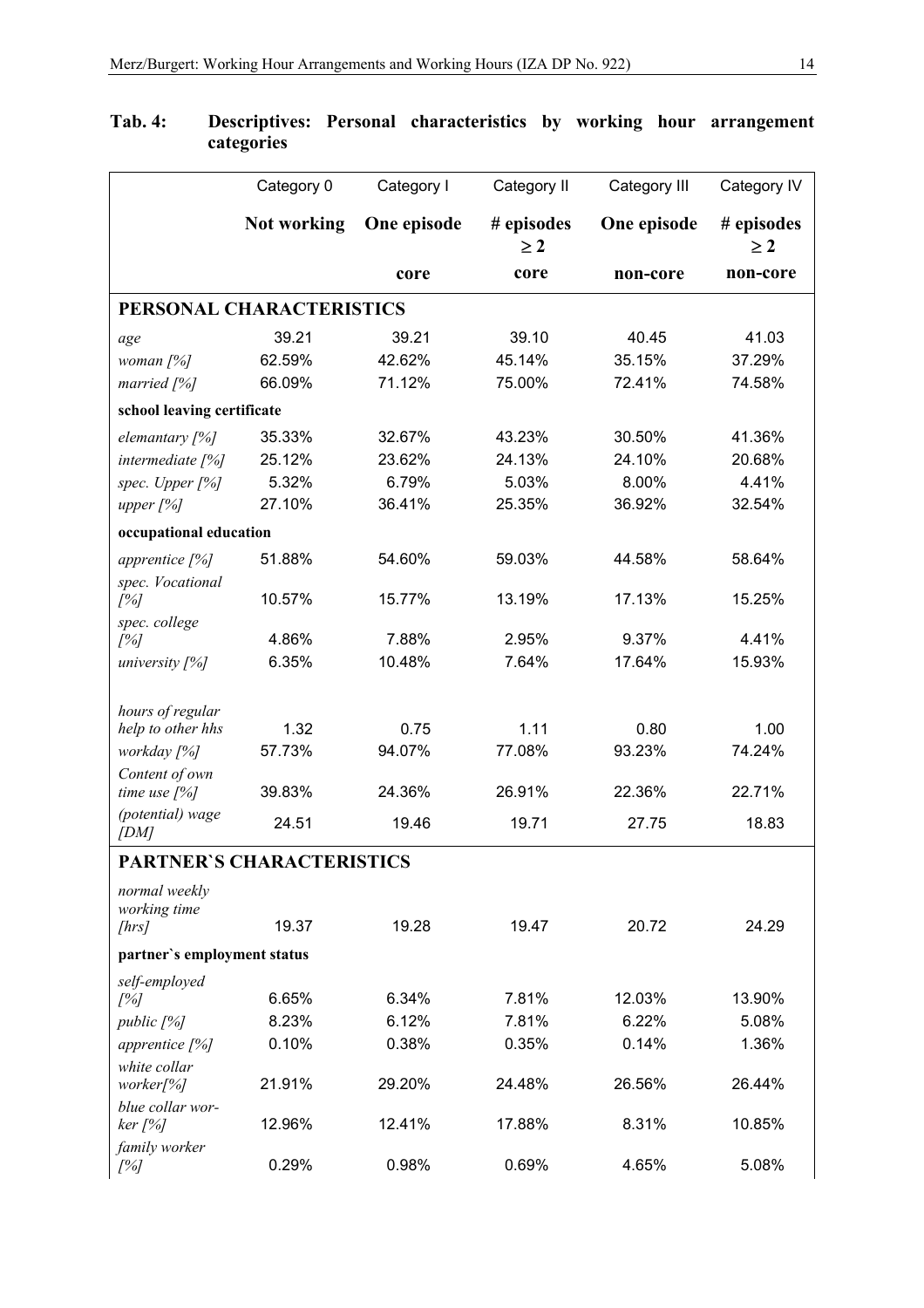| <b>HOUSEHOLD CHARACTERISTICS</b>             |        |        |        |        |        |  |  |
|----------------------------------------------|--------|--------|--------|--------|--------|--|--|
| number of per-<br>sons in hh<br>regular help | 3.37   | 3.30   | 3.48   | 3.46   | 3.45   |  |  |
| from other hhs<br>[hrs]                      | 1.31   | 1.81   | 1.89   | 1.89   | 2.01   |  |  |
| <b>REGIONAL VARIABLES</b>                    |        |        |        |        |        |  |  |
| unemployment<br>rate $[%]$                   | 9.61%  | 10.32% | 9.38%  | 9.34%  | 9.53%  |  |  |
| east Germany<br>[%]                          | 20.22% | 28.43% | 17.01% | 19.18% | 20.68% |  |  |
| $GNP p.c.$ [DM]                              | 36775  | 35002  | 37543  | 36794  | 37220  |  |  |
| $\boldsymbol{n}$                             | 12773  | 8362   | 576    | 2925   | 295    |  |  |

Significance levels: \* 5%, \*\* 1%, \*\*\* 0.1%

Source: German Time Use Survey 1991/92, own computations

# **5 Working Hour Arrangements – Econometrics and Results**

Now let us consider the multivariate analyses. This section is about the explanation of the working hour arrangements defined above which are partitioned in the five categories of core and non-core working time with one respective two and more episodes. Category 0 is the reference category consisting of non-workers. According to the microeconomic model in general , prices, here wages, should play an determining role in explaining work patterns. Since for not working persons obviously there is no wage at hand, we estimate a potential wage for them, which then enriches the determination of the choice of working hour pattern by the MNL-model.

# **5.1 Estimating potential wages for non workers: A selectivity bias corrected PROBIT/COLS approach**

#### *Econometric model*

The potential wage of those who are currently not working that day will be estimated by a two step selectivity bias corrected wage estimation PROBIT/COLS:

**Step 1: Working:** Estimation of the labour force participation or working probability (by PROBIT) with an unobservable variable I<sup>\*</sup> (going to work or not) and an observable index I=1 if working and I=0 else, and the calculation of the 'selectivity bias' correction term  $\lambda$ =φ(α**'z**)/Φ(α**'z**) (Mills' ratio)

(5a) 
$$
I^* = \alpha^* z + \varepsilon_1 \qquad \qquad \varepsilon_1 \sim N(0, \sigma_1^2)
$$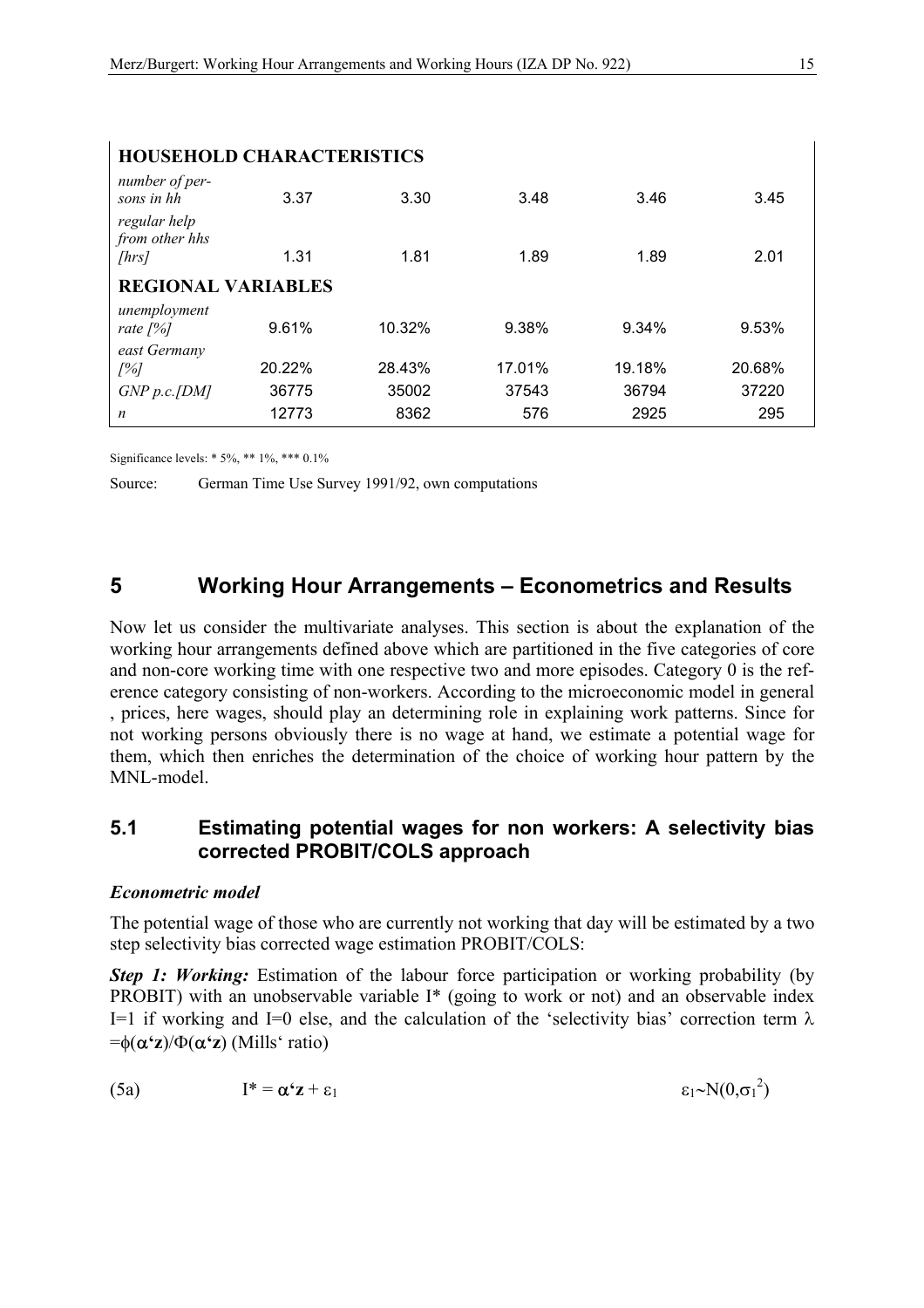*Step 2: Wage:* 'selectivity bias' corrected estimation (COLS) for workers only

(5b) 
$$
w = w(x) + (\rho \sigma_{\epsilon 1})\lambda + \epsilon
$$

$$
= \beta' x + \theta \lambda + \epsilon
$$

$$
\epsilon \sim N(0, \sigma^2)
$$

where the individual wage will be explained mainly by classical human capital variables x within the set of socio-economic variables.

#### *Results*

The results of estimating the potential wage equation are given in Table 5. The PROBIT equation for the probability of working and the determination of the selectivity correcting term  $\lambda$ needs variables which are available for workers and non-workers. We follow a scarce specification and can divide the set of explanatory variables into personal and partner's characteristics. Compared to the reference person – characterized by a non-married man without a school leaving certificate and an occupational education where a possible partner is not working – all variables are highly significant.

Thus being a woman, being married will diminish the probability to work, whereas the human capital approach variables as school leaving and occupational education have the expected positive effects. In addition we included hours of regular help to other households as a social network variable. Such a social network obligation is diminishing the probability for paid working.

|                            | <b>Labour force</b><br>participation | <b>Wage</b>           |
|----------------------------|--------------------------------------|-----------------------|
|                            | <b>PROBIT</b>                        | <b>PROBIT/COLS</b>    |
| <b>Endogenous variable</b> | <b>Probability of working</b>        | In wage               |
| constant                   | $***$<br>$-2.5827293$                | ***<br>1.2289084      |
| PERSONAL CHARACTERISTICS   |                                      |                       |
| age                        | $***$<br>0.1056814                   | ***<br>0.0765006      |
| age $^{2}/100$             | ***<br>$-0.1430193$                  | ***<br>$-0.0727981$   |
| woman                      | $***$<br>$-0.5213160$                | $***$<br>$-0.3094903$ |
| married                    | $***$<br>$-0.1361333$                |                       |
| school leaving certificate |                                      |                       |
| elemantary                 | 1.0421522 ***                        | $-0.0415300$          |
| intermed                   | $***$<br>1.0889514                   | $-0.0306680$          |
| Specialized upper          | 1.0189338 ***                        | 0.1224724             |
| Upper(Abitur)              | $***$<br>1.0621669                   | 0.1215650             |
| occupational education     |                                      |                       |
| apprentice                 | ***<br>0.2822337                     | ***<br>0.2606597      |
| spec. vocational           | ***<br>0.4256431                     | ***<br>0.3947589      |

#### **Tab. 5: Estimation of potential wages by a selectivity bias corrected PROBIT/COLS model**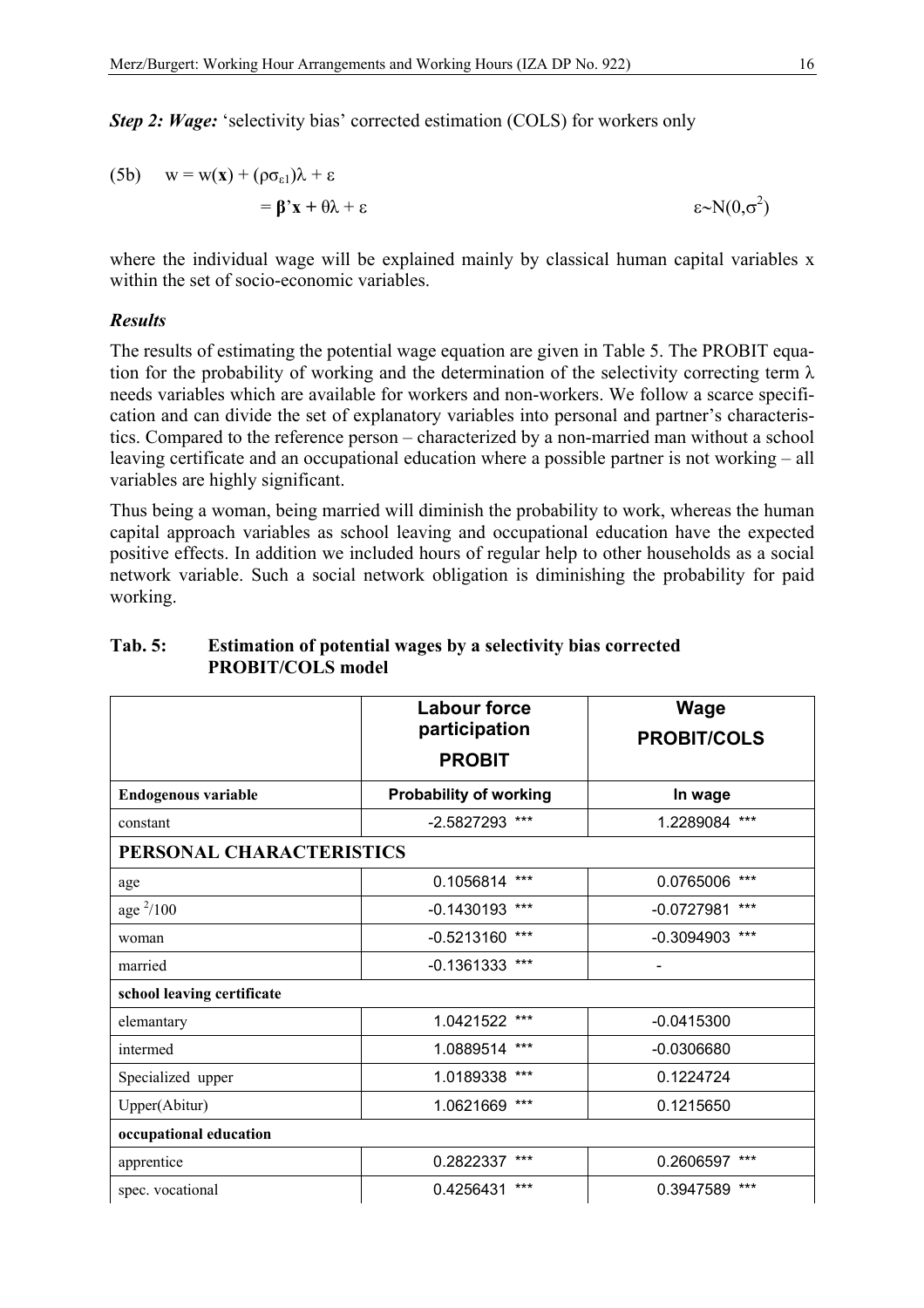| spec. college                      | 0.4589587 ***        |          | 0.3642089 ***         |        |  |  |
|------------------------------------|----------------------|----------|-----------------------|--------|--|--|
| university                         | 0.6004592 ***        |          | 0.3825068             | $***$  |  |  |
| social network                     |                      |          |                       |        |  |  |
| hours of regular help to other hhs | $-0.0148885$ ***     |          |                       |        |  |  |
| week                               |                      |          |                       |        |  |  |
| workday                            | $\blacksquare$       |          | $***$<br>$-0.1467864$ |        |  |  |
| <b>PARTNER'S CHARACTERISTICS</b>   |                      |          |                       |        |  |  |
| partner full time                  | $-0.2298370$         | $***$    |                       |        |  |  |
| partner self employed              | 0.2216165            | ***      |                       |        |  |  |
| partner employee                   | 0.1855687            | ***      |                       |        |  |  |
| number of persons in hh            | -0.0570966 ***       |          |                       |        |  |  |
| <b>REGIONAL CHARACTERISTICS</b>    |                      |          |                       |        |  |  |
| East Germany                       |                      |          | $***$<br>$-0.5508408$ |        |  |  |
|                                    |                      |          |                       |        |  |  |
| Lambda                             |                      |          | $***$<br>$-0.3959340$ |        |  |  |
| Goodness of fit                    | Chi squared          | 3372.132 | R <sub>2</sub>        | 23.76% |  |  |
|                                    | Degrees of freedom   | 17       | Adj.R2                | 23.67% |  |  |
|                                    | Prob[ChiSqd > value] |          | F[14, 10715]          | 238.61 |  |  |
|                                    | .0000000             |          | $p$ -value for $F$    | .0000  |  |  |
|                                    | Count $R^2$          | 65.93%   | $Rho = -0.42605$      |        |  |  |
| 23503<br>$\boldsymbol{n}$          |                      |          | 10730                 |        |  |  |

Significance levels: \* 5%, \*\* 1%, \*\*\* 0.1%

Source: German Time Budget Survey 1991/92, own computations

The (ln) wage equation follows a human capital specification with available variables connected with the work place. All variables are highly significant except the school leaving certificates. Age as a further catch-up variable is of diminishing influence the older a person is, wages are lower for women than for men, and occupational education is of different significant influence. A normal workday's wage is lower than a weekend's wage with its overtime premia. The wages are significant lower in East Germany than in West Germany.

After imputing the potential wages from the overall quite satisfying PROBIT/COLS wage estimates for the not working persons the set of explanatory variables for the MNL-model to explain the participation probability for a certain working hour arrangement category is prepared.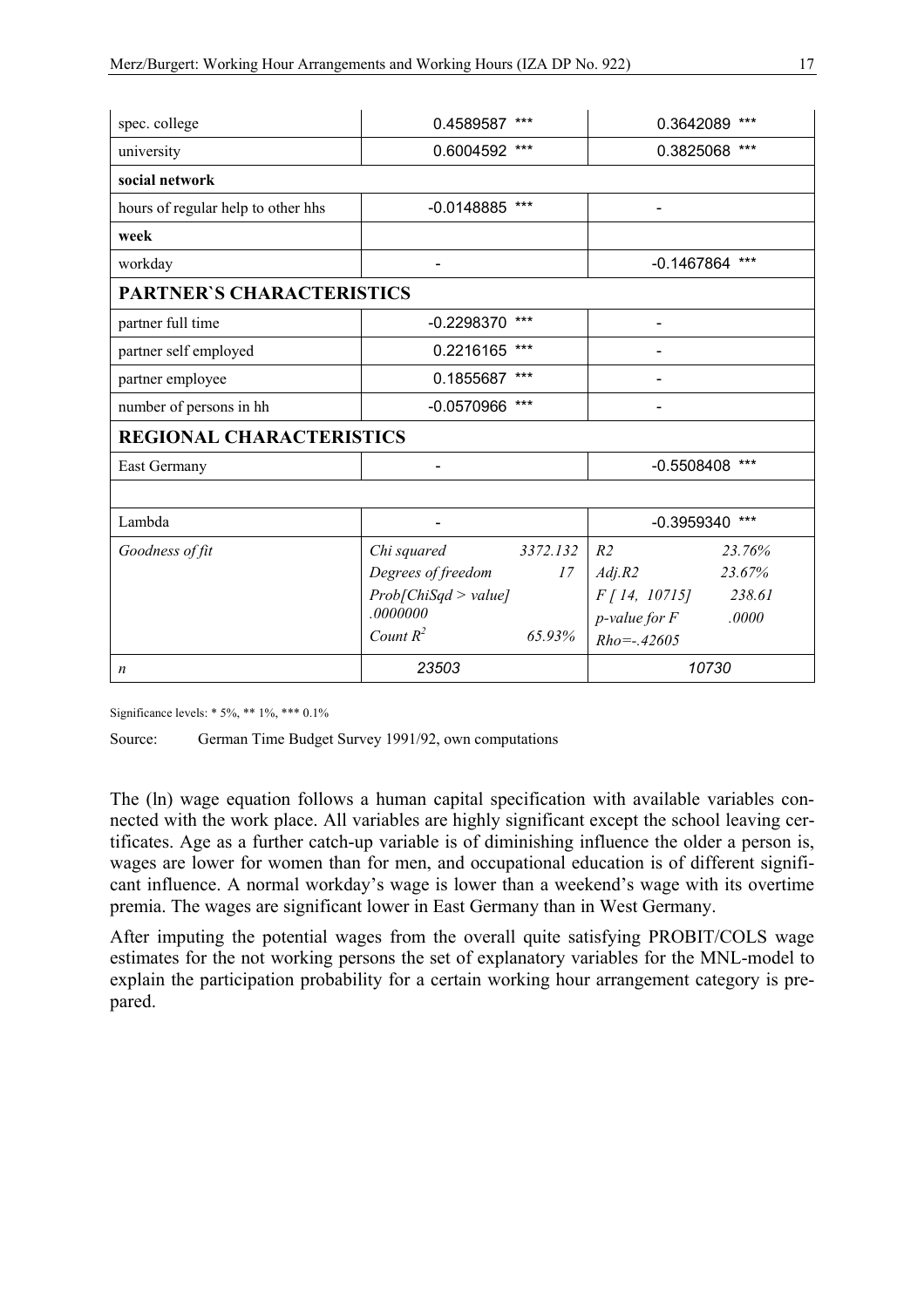### **5.2 Explaining Participation in Working Hour Arrangement Categories by a Multinomial Logit (MNL)-Model**

We model the choice of a certain working hour arrangement category microeconomically based by a model of utility maximization: An individual with preferences over the set of alternatives  $i$  ( $i=0,...,J$ ) will choose that alternative with the highest utility. This model is known as the Random Utility Model (RUM) (McFadden 1976, 1986) with

(6a)

$$
I_j = 1 \quad \text{if } u_j = \max(u_0, \dots, u_j); \quad I_j = 0 \quad \text{else}
$$

 $k$ *j*  $\omega_{jk}$ 

 $\mu_{ki}$   $\omega$ 

 $\underset{\sim}{\beta}$   $\underset{i}{\alpha}$  $u_{ij} = \beta_j x_i + \varepsilon_{ij}$  $=\beta_i^{\dagger} x_i + \varepsilon_i^{\dagger}$ 

.

The alternative specific utilities are specified as random variables *ij* υ and the disturbances are distributed with extreme value distribution. The alternative specific choice probabilities  $P_j$   $P_{ii}$  = Prob $| \varepsilon_{ik} - \varepsilon_{ii} < v_{ii} - v_{ik} |$  =  $F(\beta_i x)$ ;  $(j \neq k; j, k = 0,..., J)$  $P_{ij} = \text{Prob} \left[ \varepsilon_{ik} - \varepsilon_{ij} < \nu_{ij} - \nu_{ik} \right] = F(\beta_j x); (j \neq k; j, k = 0, ..., J)$  $\varepsilon_{ik} - \varepsilon_{ii} < v_{ii} - v_{ik}$  | =  $F(\beta)$  $\mathbf{I}$  and  $\mathbf{I}$  and  $\mathbf{I}$  $=$ Prob $\left| \underbrace{\varepsilon_{ik} - \varepsilon_{ij}} \leq \underbrace{\varepsilon_{ij} - \varepsilon_{ik}} \right|$  =  $F(\beta_j x);$   $(j \neq k; j, k =$  $\begin{bmatrix} \mu_{kj} & \omega_{jk} \end{bmatrix}$  $\varepsilon_{ik} - \varepsilon_{ij} < u_{ij} - u_{ik}$  =  $F(\beta_j x)$ ;  $(j \neq k; j, k = 0,...,J)$  with the ex-

treme value cdf then is

(6b) 
$$
P(I_j = 1 | x) = exp(\beta_j x_i) / \sum_{j=0}^{J} exp(\beta_j x_j)
$$

The MNL-estimates of the probability to participate in different working arrangement categories are presented in Table 6. Since the non-linear approach does not allow to directly quantify the single items' influence on the respective probability we show and discuss marginal effects which are computed at variables' sample means. A general remark: when speaking about 'choosing' a certain working hour arrangement keep in mind that the belonging to a certain category is always the result of the market process with its working chances and constraints.

#### **PERSONAL CHARACTERISTICS**

**Personal demographics**: age, both squared and not squared, has a significant influence on the respondents' choice probabilities in each category. Being female reduces the probability to work in any of our categories significantly. To be married decreases the probability for all working categories except category II.

**School leaving certificate:** the result on school education is more surprising. Any school leaving certificate seems to pave the way for a regular work day as in category I. A better school education might not protect from working at off-core times. In contrary, the probability in the non-core/one episode category III is raised compared to the reference. Signs for the interrupted categories II and IV are insignificant but tend towards minus. The MNL analysis of the educational variables shows that a better qualification in particular is significant for one episode working hour arrangements.

**Occupational education:** the effects of the occupational status largely tell the same story. While choosing a one episode workday becomes more likely occupational education reduces the risk to work in the interrupted schedule category II. In contrast to schooling, occupational education increases the probability to choose the most irregular category IV significantly.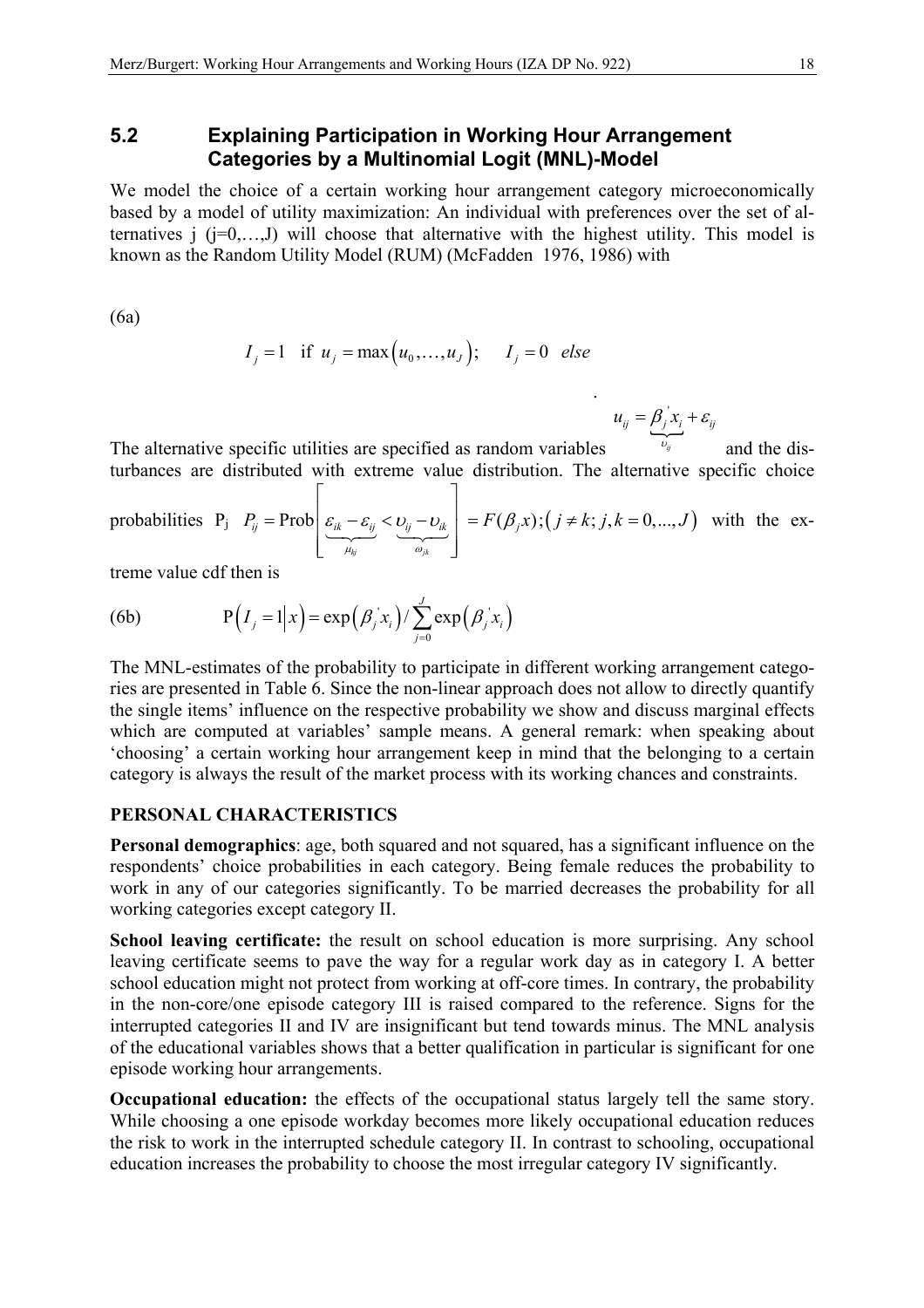Our hypothesis, that private time use behaviour has an influence on the choice of the working hour arrangement, is confirmed by significant effects of help for other households. In line with the descriptive analysis we see a significant negative sign for the non-work alternative and a positive one for the regular work day (category I). The same applies to the workday variable. Being content with one's own time use behaviour lowers the probability to work in any of the four arrangements. A higher wage reduces the chance to fall into category I, II or IV. However, it increases the probability to work non-core/one episode.

### **PARTNERS CHARACTERISTICS**

Regarding the partner's amount of regular weekly working hours there seems to be a substitutional relationship between the two partners decision to work or not. The more intensive the partner's work is, the lower is the probability for core-work. There is no significant influence for the non-core situations.

**Occupational status:** apart from the extent to which the partner works, her or his occupational status does also play a roll in one's choice of the working hour arrangement. The MNL analysis points out that any occupational status of the partner increases the probability to work at any working hour arrangement showing the so called 'additional worker' effect. Having a self-employed partner makes the choice of a one episode type arrangement more likely. This effect on the choice of category IV is not significant. Partners of apprentices and helping family members tend to choose the most irregular category IV more often than the reference.

### **HOUSEHOLD CHARACTERISTICS**

The household context partially explains the choice in question. The number of household members reflects the number of children and elderly and can thus be regarded as a proxy for the degree to which one is needed at home. Accordingly, a larger household reduces the probability of a normal workday (category I). In contrast non-normal workday participation is not affected by the household size.

### **REGIONAL CHARACTERISTICS**

With regard to regional demand side variables it can be seen that a relatively high regional unemployment rate in particular reduces non-core-one-episode jobs, whereas a more economic well-being region measured by GNP per capita is in favour of a normal. Thus higher regional unemployment as well as a higher regional income seems to be complementary here.

Living in the former East Germany significantly increases the probability to choose a standard working hour arrangement. However, the data are of 1991/92, just after the German unification, so that caution in the interpretation has to be considered here.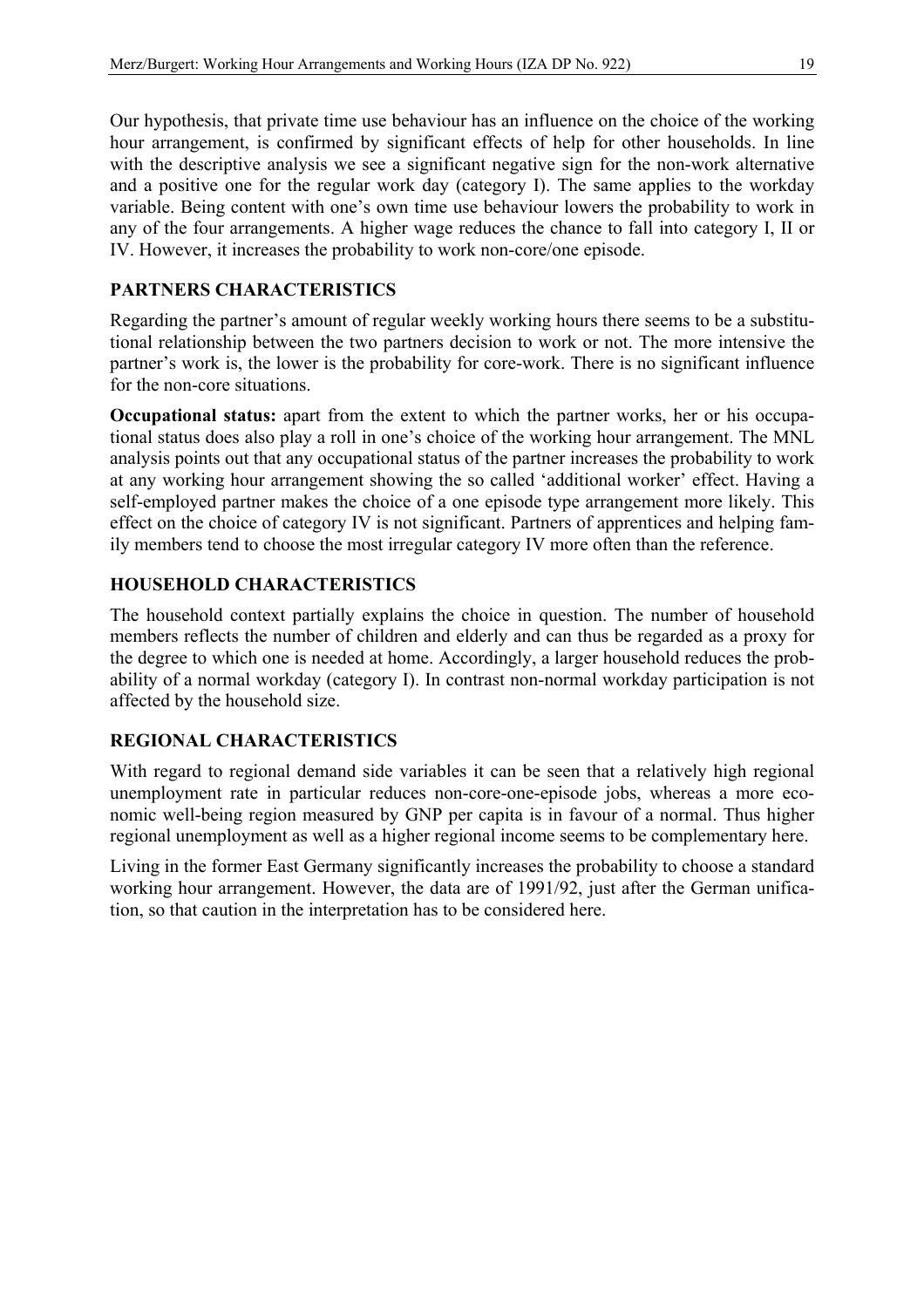|                                       | Category 0            | Category I      | Category II              | Category III         | Category IV              |
|---------------------------------------|-----------------------|-----------------|--------------------------|----------------------|--------------------------|
|                                       | <b>Not</b><br>working | One episode     | # episodes<br>$\geq 2$ - | One episode          | # episodes<br>$\geq 2$ - |
|                                       |                       | core            | core                     | non-core             | non-core                 |
| constant                              | 1.813604 ***          | $-1.276747$ *** | $-0.096774$ ***          | $***$<br>$-0.373301$ | $-0.066781$<br>$***$     |
| PERSONAL CHARACTERISTICS              |                       |                 |                          |                      |                          |
| age                                   | $-0.053420$ ***       | 0.039602 ***    | $0.003010$ ***           | 0.008783 ***         | 0.002025 ***             |
| age $\frac{2}{100}$                   | 0.068658 ***          | $-0.051771$ *** | $-0.003956$ ***          | $-0.010555$ ***      | $-0.002376$<br>$***$     |
| woman                                 | 0.297910 ***          | $-0.186724$ *** | $-0.011438$ ***          | $-0.088795$ ***      | $-0.010953$<br>$***$     |
| married                               | 0.097018 ***          | $-0.044609$ *** | 0.004881                 | $-0.051052$ ***      | $-0.006238$ **           |
| school leaving certificate            |                       |                 |                          |                      |                          |
| reference: none                       |                       |                 |                          |                      |                          |
| elementary                            | $-0.514409$ ***       | 0.390274 ***    | 0.001100                 | $0.125727$ ***       | $-0.002692$              |
| intermediate                          | $-0.536867$ ***       | 0.403672 ***    | $-0.004617$              | 0.143359 ***         | $-0.005548$              |
| spec. upper                           | $-0.490912$ ***       | 0.369471 ***    | 0.000017                 | 0.128449 ***         | $-0.007026$              |
| upper                                 | $-0.493499$ ***       | 0.380390 ***    | $-0.004777$              | 0.123312 ***         | $-0.005426$              |
| occupational education                |                       |                 |                          |                      |                          |
| reference: none                       |                       |                 |                          |                      |                          |
| apprentice                            | $-0.114277$ ***       | 0.088649 ***    | $-0.000111$              | 0.013738 *           | 0.012001<br>$***$        |
| spec. vocational                      | $-0.195088$ ***       | $0.127727$ ***  | 0.000671                 | 0.054287 ***         | 0.012403 ***             |
| spec. college                         | $-0.228322$ ***       | 0.176986 ***    | $-0.022348$ **           | 0.064009 ***         | 0.009675 *               |
| university                            | $-0.274749$ ***       | 0.146946 ***    | 0.001334                 | 0.106728 ***         | 0.019742 ***             |
| hours of regular<br>help to other hhs | 0.007588 ***          | $-0.006998$ *** | 0.000122                 | $-0.000766$          | 0.000055                 |
| workday                               | -0.643379 ***         | 0.484562 ***    | $-0.003509$              | $0.164346$ ***       | $-0.002019$              |
| content                               | 0.174994 ***          | $-0.116948$ *** | $-0.005563$ *            | $-0.048383$ ***      | $-0.004099$ **           |
| (potential) wage                      | 0.002970 ***          | $-0.002582$ *** | $-0.000429$ ***          | 0.000284 ***         | $-0.000242$ ***          |
| <b>PARTNER'S CHARACTERISTICS</b>      |                       |                 |                          |                      |                          |
| normal weekly<br>working time         | $0.003601$ ***        | $-0.003363$ *** | $-0.000564$ ***          | 0.000193             | $0.000133$ *             |
| partner's employment status           |                       |                 |                          |                      |                          |
| reference: not<br>employed            |                       |                 |                          |                      |                          |
| self-employed                         | $-0.255467$ ***       | 0.144569 ***    | 0.027898 ***             | 0.078850 ***         | 0.004150                 |
| public                                | $-0.074393$ **        | 0.066382 ***    | 0.020612 ***             | $-0.007079$          | $-0.005521$              |
| apprentice                            | $-0.245180$ **        | 0.218587 **     | 0.037439                 | $-0.028805$          | 0.017959 **              |
| white collar<br>worker                | $-0.126927$ ***       | 0.108267 ***    | $0.014758$ **            | 0.006817             | $-0.002915$              |

# **Tab. 6: Explaining working hour arrangement probabilities: Multinomial Logit (MNL) estimates – Marginal Effects**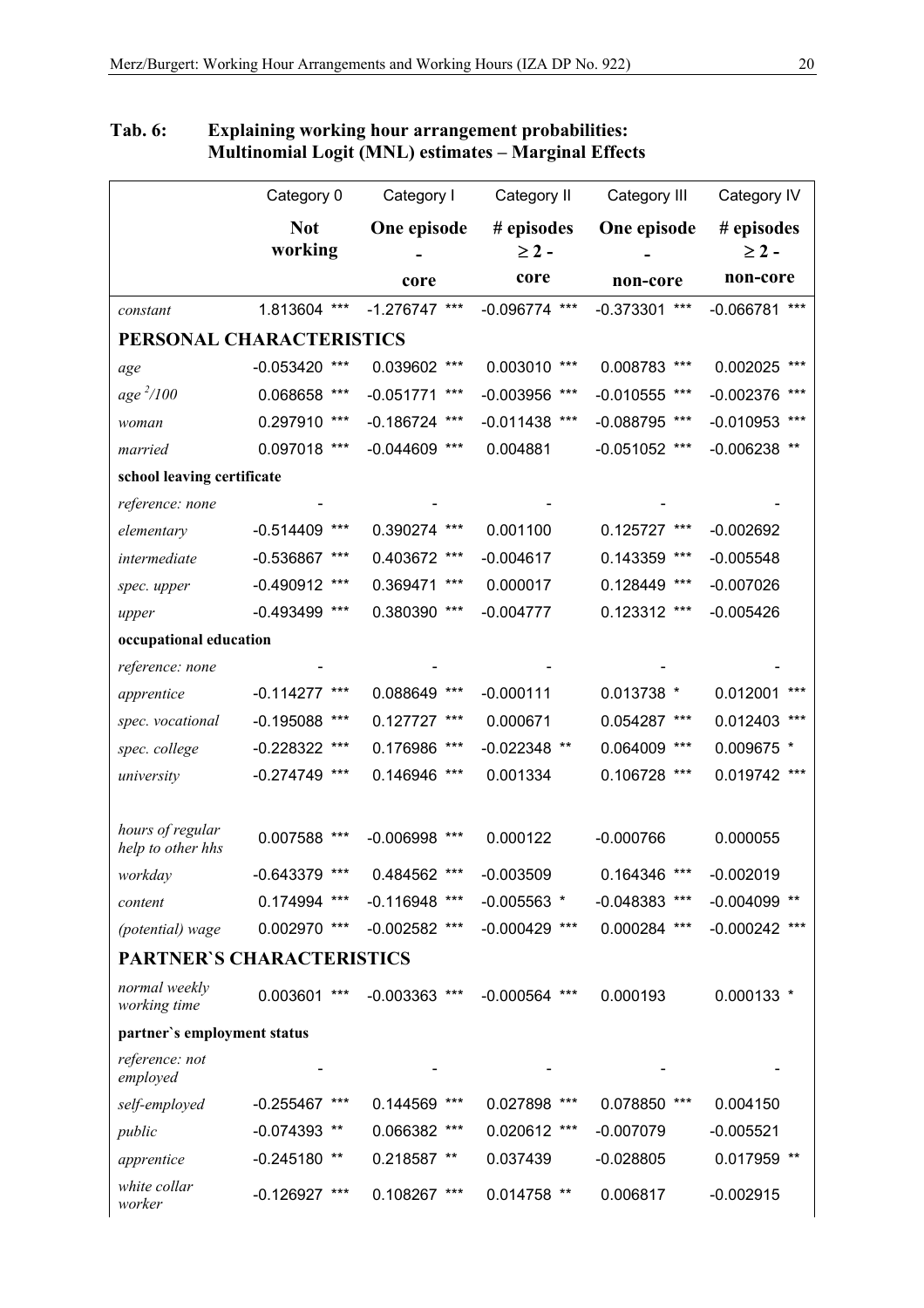| blue collar worker                         | ***<br>$-0.152577$               | ***<br>0.126262    | ***<br>0.025363 | 0.002466               | $-0.001514$       |  |  |  |  |
|--------------------------------------------|----------------------------------|--------------------|-----------------|------------------------|-------------------|--|--|--|--|
| helping family                             | ***<br>$-0.560175$               | ***<br>0.317504    | 0.012436        | ***<br>0.216005        | $***$<br>0.014230 |  |  |  |  |
|                                            | <b>HOUSEHOLD CHARACTERISTICS</b> |                    |                 |                        |                   |  |  |  |  |
| number of persons<br>in hh                 | 0.031641<br>$***$                | ***<br>$-0.032080$ | $-0.000003$     | 0.000293               | 0.000148          |  |  |  |  |
| hours of regular<br>help from other<br>hhs | $-0.002852$<br>***               | 0.002124<br>***    | 0.000164        | 0.000513               | 0.000050          |  |  |  |  |
| <b>REGIONAL VARIABLES</b>                  |                                  |                    |                 |                        |                   |  |  |  |  |
| unemployment rate                          | 0.247561                         | 0.383967 *         | $-0.006182$     | ***<br>-0.622093       | $-0.003253$       |  |  |  |  |
| east Germany                               | $-0.033832$ *                    | $***$<br>0.064120  | $-0.007808$     | $-0.018818$ *          | $-0.003662$       |  |  |  |  |
| GNPp.c.[1000DM]                            | 0.000413                         | 0.000854           | 0.000041        | $***$<br>-0.001364     | 0.000056          |  |  |  |  |
| <b>LR</b> Statistic                        | 10695.20                         |                    |                 | Pseudo $R^2 = 19.50\%$ |                   |  |  |  |  |
| Degrees of Freedom                         | 112.0                            |                    |                 | Count $R^2 = 66.21\%$  |                   |  |  |  |  |
| Prob. Value for LR                         | .00000                           |                    |                 |                        |                   |  |  |  |  |
| n                                          | 12773                            | 8362               | 576             | 2925                   | 295               |  |  |  |  |

Significance levels: \* 5%, \*\* 1%, \*\*\* 0.1%, Source: German Time Budget Survey 1990/91, own computations

To summarize the results: Diverse personal, partner, household and regional characteristic effects in a market and non-market context influence in different ways the probability to belong to a certain working hour arrangements; the timing of work time as well the fragmentation, the irregularity concerning multiple episodes are important for the working hour arrangement explanation.

# **6 Working Hours in a market and non-market context – Econometrics and Results**

# **6.1 Microeconometric Specification: A MNL/COLS Arrangement Specific Working Hour Model**

In principle, there are three discrete choice modelling analyzing concepts: the parametric, the semiparametric and the nonparametric concept. Roughly speaking, the nonparametric concept with a kernel density is the most general and robust, but the least precise. The semiparametric concept such as of Klein and Spady requires only probability properties of the underlying distribution function. Following Greene's evaluation the parametric concept allows additional precision according the data generating process. In this paper we follow the parametric concept. A further paper will show the differences in the results with respect to the other concepts.

To estimate the category specific hours of work  $h_i = h_i(w, V, q|$ category j) (see equation 4) we follow therefore the two-step sample selectivity bias corrected estimation by Lee 1983, which generalizes the selection probability (Heckman 1979) to the multinomial case by a MNL/COLS-model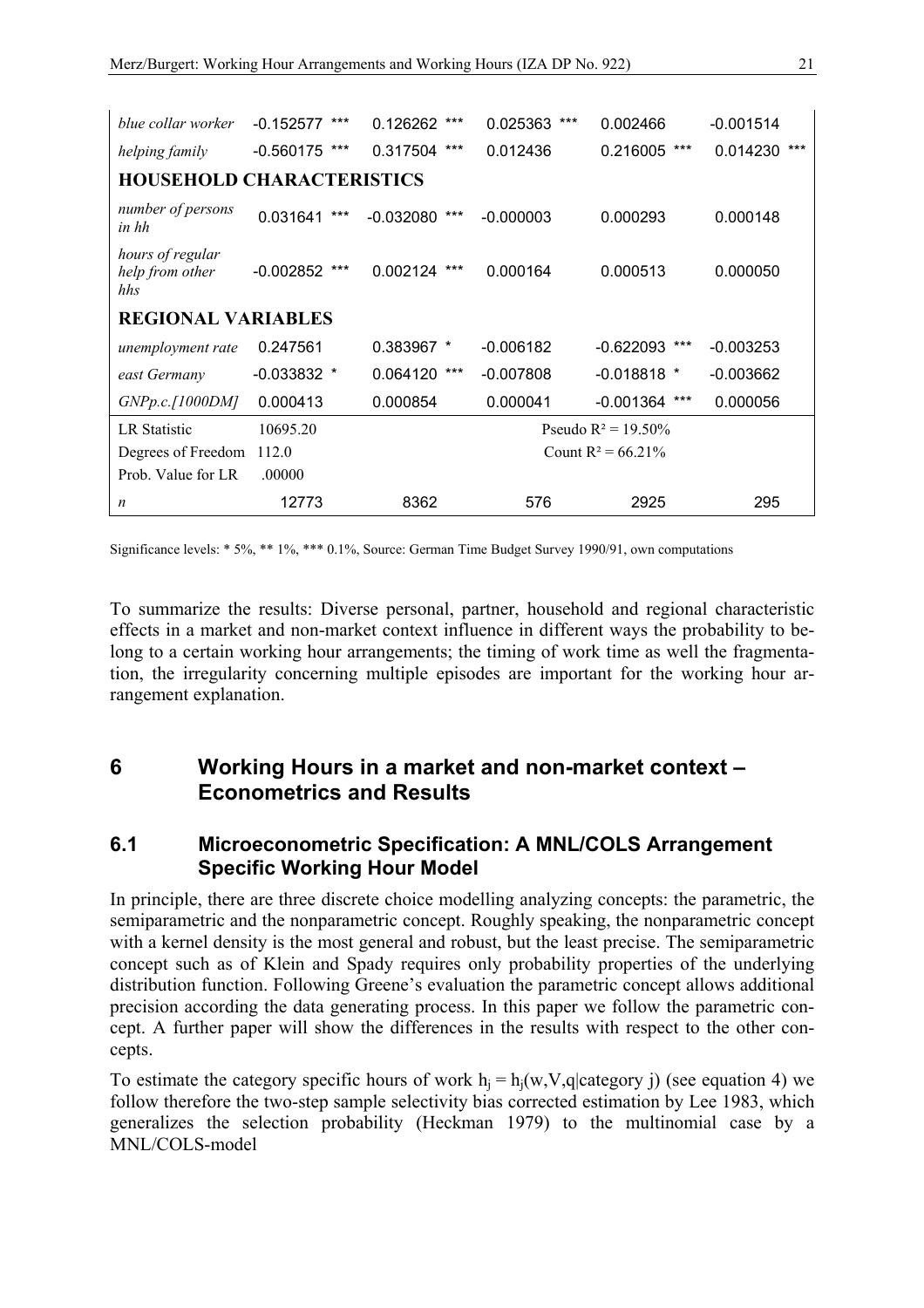*Step 1: Working hour arrangement category participation: Estimation of the multinomial* logit (MNL) model<sup>9</sup> to obtain the category specific probabilities  $Pj$ 

(7a) 
$$
P(I_j = 1 | x) = \exp(\alpha_j x_i) / \sum_{j=0}^{J} \exp(\alpha_j x_i)
$$

and calculation of the selectivity correction terms  $\lambda_i$  by

$$
H_j = \Phi^{-1}(P_j)
$$

(7b)

1

$$
\lambda_j = \phi(H_j) / \Phi(H_j)
$$

where  $\varphi$  resp.  $\Phi$  are the normal density resp. cumulative distribution function.

*Step 2: Daily arrangement specific working hours:* category specific selectivity bias corrected working hours least squares estimation (COLS) for category specific workers only

(7c)  
\n
$$
h_j = \beta' x + (\rho_j \sigma_j) \varphi \Big[ H_j(\alpha'_j v) \Big] / \Phi \Big[ H_j(\alpha'_j v) \Big] + \varepsilon_j
$$
\n
$$
= \beta' x + (\rho_j \sigma_j) \lambda_j + \varepsilon_j
$$
\n
$$
= \beta' x + \theta_j \lambda_j + \varepsilon_j
$$

To yield the correct significances of the estimated parameters we need the appropriate asymptotic covariance matrix. According to Greene 1998 the appropriate asymptotic covariance is

$$
C = (W', W_j)^{-1} [\sigma_j^2 W', (I - \rho_j^2 \Delta_j) W_j + \theta_j^2 F_j \Sigma F', [W', W_j)^{-1},
$$
  
\n
$$
\Delta_j = diag(\delta_{1j}, ..., \delta_{N_jj})
$$
  
\n
$$
\delta_{ij} = \lambda_{ij}^2 + H_{ij} \lambda_{ij},
$$
  
\n(7d) 
$$
\Sigma = asymptotic \text{ covariance matrix of estimated}
$$
  
\n
$$
\alpha = [\alpha_1, \alpha_2, ..., \alpha_j]
$$
  
\n
$$
F = W', G_j,
$$
  
\nand  
\n
$$
G_j = N_j x (JK_j) = \partial [N_j x] \text{ vector of } \lambda' s] / \partial \alpha'.
$$

*W<sub>i</sub>* is the  $N_i \times (K_1 + 1)$  matrix of regressors used in the regressions including  $\lambda_i$ . G<sub>i</sub> is a matrix of derivatives of the lambdas with respect to the logit parameters and  $G_j = [G_{1j}, G_{2j},..., G_{jj}]$ The ith row of the  $N_j \times K_2$  *matrix*  $G_{sj}$  is  $g'_{isj} = (\partial_{ij}/F_{ij}) \dot{q}_{isj}v'$ . The scalar  $q_{isj}$  depends on the choice: If seleciton is on  $z = 0$ ,  $q_{ij} = -P_{0i}P_{si}$ ,  $S = 1,...J$ , If selection is on  $z =$  some other value,

 $9$  MNL-model as above but with another empirical specification, see section 6.2)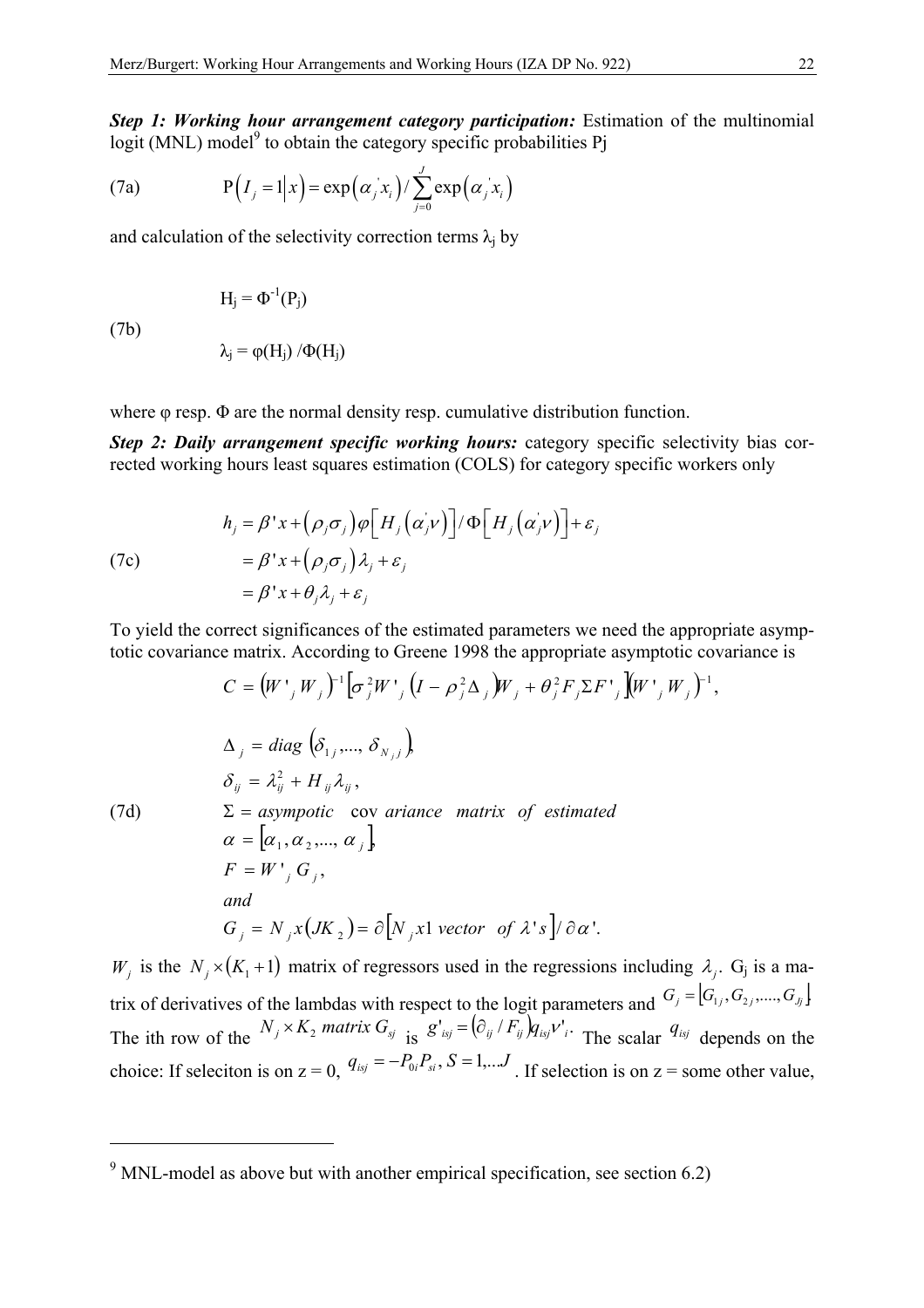say, k, then, for the kth item,  $q_{ikj} = P_{ik} (1 - P_{ik})$ , while for all other items,  $q_{i s i} = -P_{i k} P_{s k}$ ,  $s = 1,...J$  *but not equal to k.* 

# **6.2 Explaining Arrangement Specific Working Hours in a market and non-market context**

We discuss the arrangement specific working hours based on the selectivity corrected hours of work estimates according to equation 7d with its correct asymptotic covariance. The multinomial logit results for the first step, the selection of a specific arrangement category is already discussed above. Here, however, a compressed MNL-estimation with fewer variables is used for the selectivity correction. Without any further discussion here the interested reader is referred to these MNL-results in the Appendix Table B.

Though our model as described in chapter 2 is based on a microeconomic labour supply approach, it is extended mainly with regard to two dimensions:

- 1. extended by daily working arrangements with focus on core and non-core working time crossed by number of episodes, and
- 2. extended by labour demand factors in a market and non-market context.

Thus, in principle the two central parts are modelled as  $P(choice j) = P(\mathbf{x}_{market}, \mathbf{x}_{non-market})$ (MNL) and here as

(9)  $h_i = h_i(\mathbf{x}_{market}, \mathbf{x}_{non-market})$  (MNL/COLS).

Within the market context we shall test hypotheses according to supply and demand/regional factors; within the non-market context we shall test hypotheses concerning personal, partner and household factors.

The estimation results are given in Table 7 for our four working hour arrangement categories. Overall the goodness of fit measures are quite good for a cross-sectional estimation; however, category specific differences are pronounced. A first view on the results (goodness of fit, number of significant variables) confirms our general hypotheses:

*The explanation of daily working hours are dependent on and different with regard to different daily working hour arrangements.* 

We discuss now these differences in detail by the different context sets: personal, firm side, partner, household and regional subsets.

#### **PERSONAL CHARACTERISTICS**

**Personal demographics:** Only age (specified non-linear) is significant in this subset. Increasing age, as a proxy for the state of living conditions in general, will increase hours of work in the non-core/one episode category. A gender influence and an influence of the family status is not significant in all the categories. This is in some contrast to known pure labour supply studies of weekly working hours and possible due to the more disaggregated daily approach.

**School leaving certificate:** Only non-core/one-episode's hours are influenced significantly by schooling. Hours are diminished by a higher school leaving certificate showing that lower educated tend to work longer in this non-normal working hour arrangement.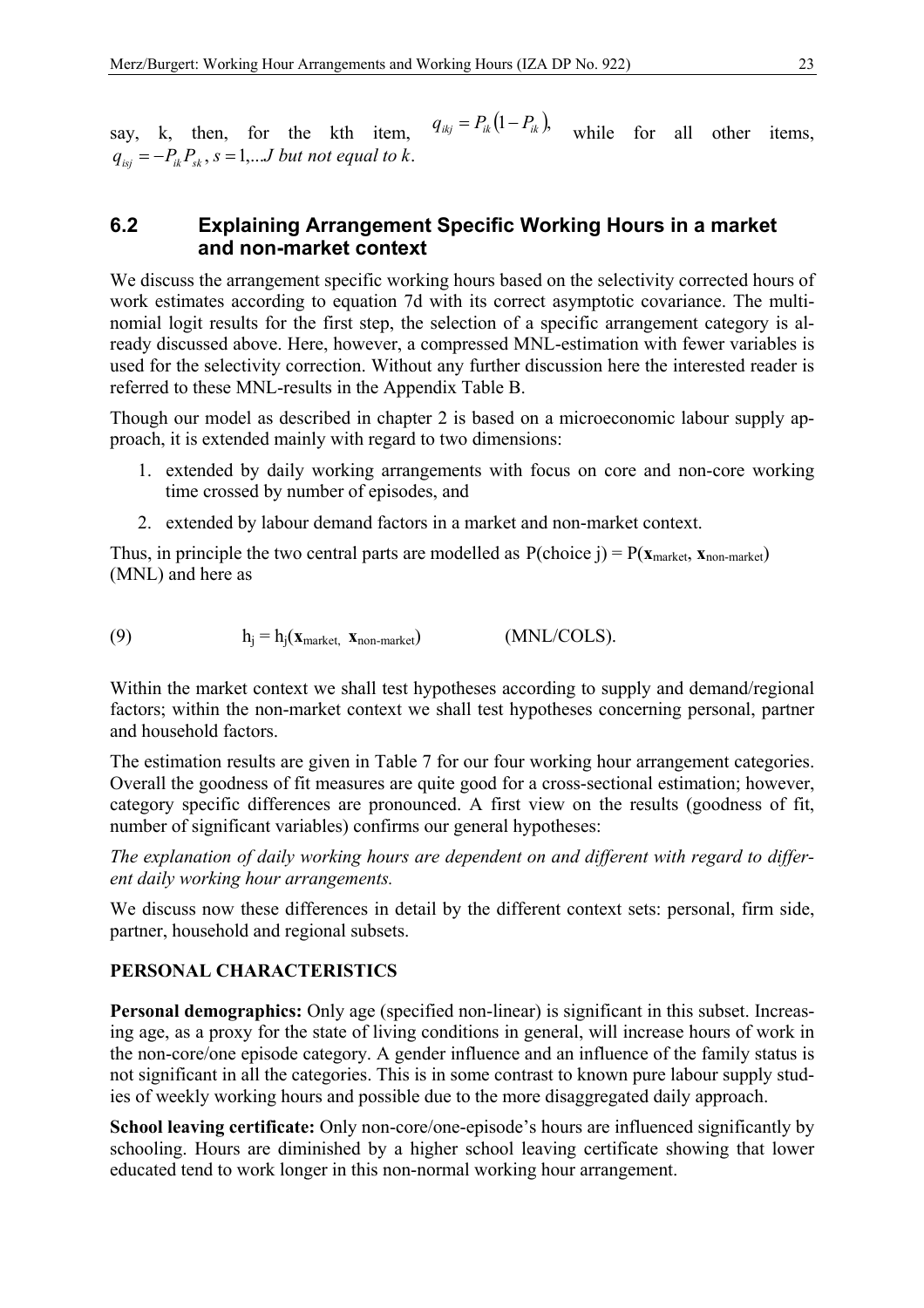**Occupational status:** The one episode categories are influenced significantly by the different self-employed and employee status. Remarkably, each of the occupational status has a different significant effect in explaining hours of work in the core/one episode case. For all 'nonnormal' arrangements the different occupations play no roll except for self-employed with employees in the non-core/one episode case.

|                             | Category I         | Category II      | Category III                    | Category IV  |
|-----------------------------|--------------------|------------------|---------------------------------|--------------|
|                             | One episode        | # episodes       | One episode                     | # episodes   |
|                             |                    | $\geq 2$         |                                 | $\geq 2$     |
|                             | core               | core             | non-core                        | non-core     |
| lambda                      | $-0.9930185$       | $-6.5342242$ **  | $-0.2901080$                    | 4.1642322    |
| constant                    | 6.0783842          | 17.5444853 **    | 5.0357404 ***                   | -9.9299803   |
| PERSONAL CHARACTERISTICS    |                    |                  |                                 |              |
| age                         | 0.0395727          | $-0.1000800$     | 0.1558317                       | 0.4033676    |
| age $^{2}/100$              | $-0.0471361$       | 0.1612507        | $-0.1892038$<br>$***$           | $-0.4566824$ |
| woman                       | 0.0079431          | 0.2296730        | 0.1311285                       | $-1.5885496$ |
| married                     | $-0.3081447$       | $-0.7030597$     | $-0.1983257$                    | $-0.7441353$ |
| school leaving certificate  |                    |                  |                                 |              |
| reference: none             |                    |                  |                                 |              |
| elemantary                  | 0.4059535          |                  |                                 |              |
| intermediate                | 0.3037171          |                  |                                 |              |
| spec. upper or upper        | 0.1346254          | 0.1736220        | $-0.2968576$<br>$^{\star\star}$ | $-0.4657911$ |
| occupational education      |                    |                  |                                 |              |
| reference: none             |                    |                  |                                 |              |
| apprentice                  | 0.0856044          |                  |                                 |              |
| spec. vocational or collage | 0.1674044          |                  |                                 |              |
| university                  | $-0.1898899$       | -1.3824928 **    | $-0.1121970$                    | 1.0987936    |
| occupational status         |                    |                  |                                 |              |
| reference: not working      |                    |                  |                                 |              |
| self-employed no employees  | 0.5234872 **       | 0.2808424        | 0.3098716                       | $-1.2695682$ |
| self-employed w.employees   | 1.3680543          | $-0.4933045$     | 0.7865513<br>***                | $-0.1271163$ |
| civil servant               | 0.5757178<br>$***$ | 0.4982209        | 0.3671917                       | $-0.0638047$ |
| white collar worker         | 0.8398152 ***      | 0.0424544        | 0.2465656                       | 0.8516842    |
| blue collar worker          | 0.7655028 ***      | 0.3338660        |                                 | 0.3956178    |
| work related                |                    |                  |                                 |              |
| workday                     | 2.5244304 ***      | 1.9553591 ***    | 2.2070417 ***                   | 1.1283773 ** |
| wage                        | 0.0144277          | 0.0499716 ***    | 0.0039092 ***                   | $-0.0503302$ |
| $wage^2/100$                | $-0.0008535$       | $-0.0017233$ *** | $-0.0003149$ *                  | 0.0039121 *  |
| work distance               | 0.0774017          | 1.1891587 ***    | $-0.1085310$                    | $-0.0854979$ |

### **Tab. 7: Daily working hours in different working hour arrangements; MNL/COLS estimates with correct asymptotic variance**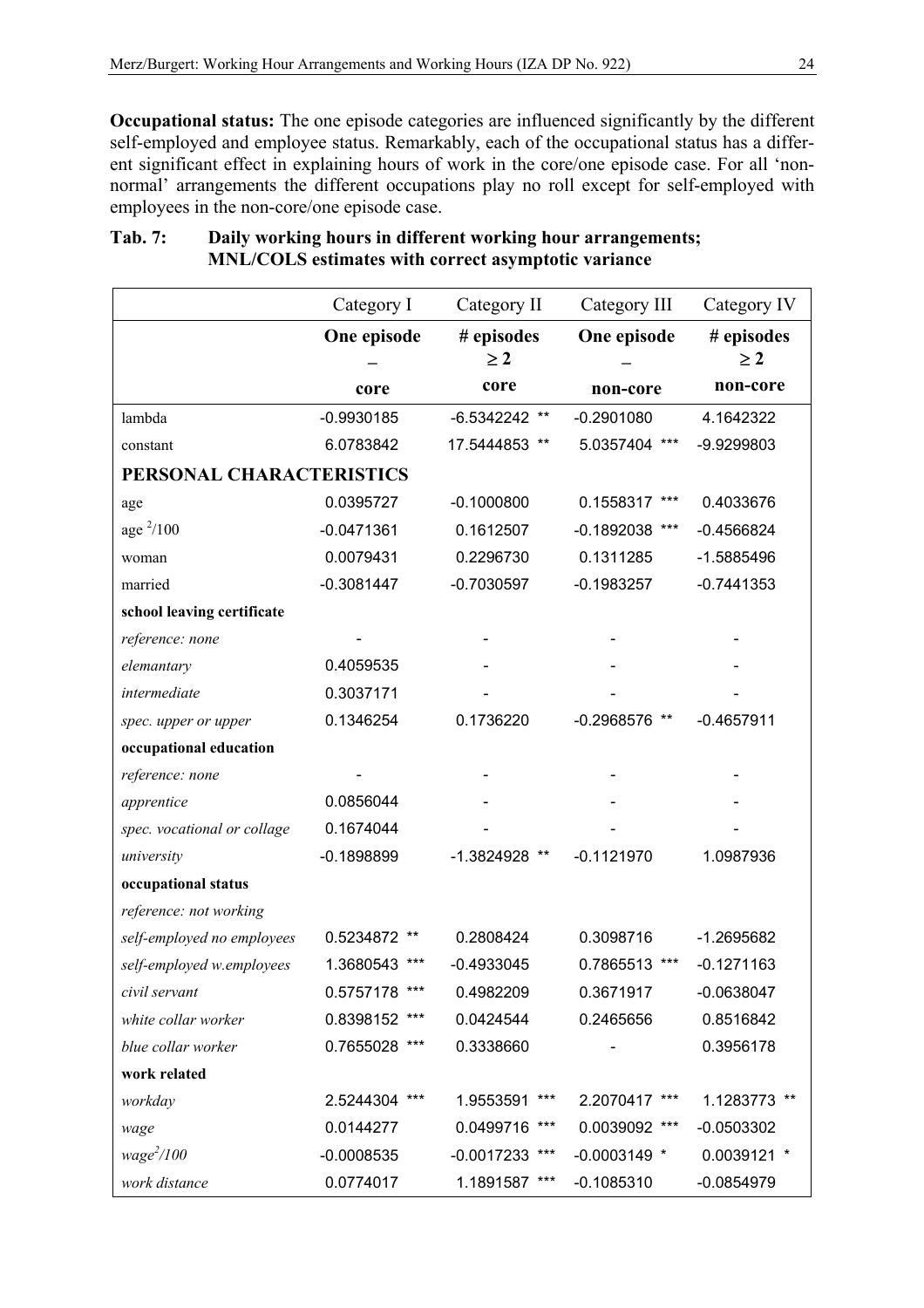| second job                                    | $-0.0551767$        | $-0.4009990$     | 0.5372906 ***         | $-0.0987499$   |
|-----------------------------------------------|---------------------|------------------|-----------------------|----------------|
| non-market time use                           |                     |                  |                       |                |
| time for household                            | $-0.0130525$ ***    | $-0.0088747$ *** | $***$<br>$-0.0128171$ | $-0.0155902$   |
| time for child care                           | $-0.6395480$        | $-0.5083967$ *** | $-0.5661684$<br>***   | $-0.5346428$   |
| time for do-it-yourself                       | $-0.4815280$ ***    | $-0.5053345$ *** | $-0.6596890$<br>***   | $-0.2360144$   |
| content with time use                         | $-0.5694944$<br>*** | $-0.1233049$     | $-0.6548582$<br>***   | $-0.7625407$   |
| <b>PARTNER CHARACTERISTICS</b>                |                     |                  |                       |                |
| partner's employment                          |                     |                  |                       |                |
| weekly working time                           | 0.0138416           | 0.0186569        | 0.0120727<br>$***$    | 0.0314107      |
| self-employed                                 | $-0.4497084$ **     | 0.0712972        | $-0.5783906$ **       | 0.0597193      |
| employee                                      |                     | $-0.0959214$     |                       | 0.1367850      |
| civil servant, blue or white<br>collar worker |                     |                  | $-0.3373018$ **       |                |
| civil servant                                 | $-0.4396485$ **     |                  |                       |                |
| white collar worker                           | $-0.2813888*$       |                  |                       |                |
| blue collar worker                            | $-0.2673026$        |                  |                       |                |
| <b>HOUSEHOLD CHARACTERISTICS</b>              |                     |                  |                       |                |
| <b>Household size</b>                         |                     |                  |                       |                |
| number of persons in hh                       | 0.0986427           | 0.0739545        | 0.0577271             | 0.2706140      |
| <b>Help received</b>                          |                     |                  |                       |                |
| hours of regular help from<br>other hhs       |                     |                  | 0.0078589             |                |
| help received for household                   | 0.0046491           | $-0.0529154$     |                       | $-0.1265191$ * |
| child care received                           | 0.0122073 *         | 0.0353698        |                       | 0.0452704      |
| assistance for adults recei-<br>ved           | 0.0551494 **        |                  |                       |                |
| <b>Income/wealth situation</b>                |                     |                  |                       |                |
| own house                                     | 0.0787298           | 0.0268312        | 0.1551368             | $-0.2664553$   |
| residual income                               | $-0.0641210$ *      | 0.0275070        | $-0.0409209$ *        | $-0.0355461$   |
| <b>REGIONAL VARIABLES</b>                     |                     |                  |                       |                |
| <b>Demand</b> side                            |                     |                  |                       |                |
| business sectors                              |                     |                  |                       |                |
| reference: agriculture                        |                     |                  |                       |                |
| industry or retail                            | $-0.1960700$        | 0.7252267        | $-0.5397253$<br>$***$ | 0.4921579      |
| private or public services                    | -0.4545789 ***      | 0.6864330        | $-0.7919588$ ***      | 0.9021219      |
| unemployment                                  | $-0.0154005$        | 0.1501287 **     |                       | $-0.0104312$   |
| east Germany                                  | 1.0602623 ***       | 0.7473803        | 0.8842618 ***         | 0.3022304      |
| GNP p.c. [1000 DM]                            | 0.0020995           | 0.0081823        |                       | 0.0026560      |
|                                               |                     |                  |                       |                |
| R <sub>2</sub> adj.                           | .49639              | .44820           | .38924                | .43720         |
| $F$ -Stat (K;n-K-1)                           | 202.00              | 14.74            | 63.12                 | 7.72           |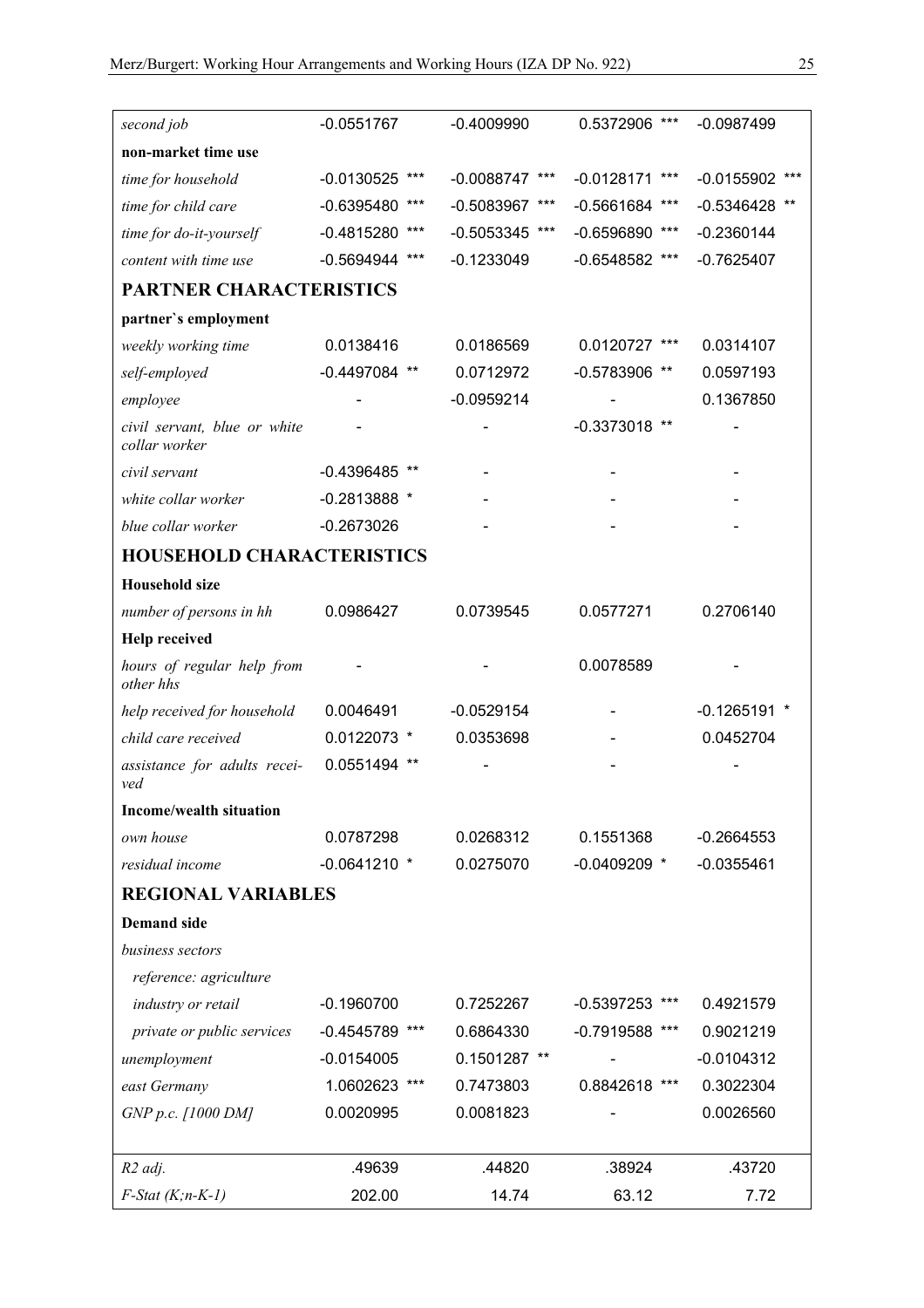| $\mid$ p-value for F | .00000 *** | $.00000$ *** | ***<br>.00000 | .00000 *** |
|----------------------|------------|--------------|---------------|------------|
| $\lfloor n \rfloor$  | 8362       | 576          | 2925          | 295        |

Significance levels: \* 5%, \*\* 1%, \*\*\* 0.1%

Source: German Time Budget Survey 199192, own computations

**Work related:** The central economic explaining variable in the microeconomic labour supply world are wages. We specified a non-linear wage influence allowing for a second-order Taylor expansion approach for a non-linear hours equation. Remarkably, wages are only of significance for two non-normal working hour arrangement cases (!). With a positive sign higher wages increase the hours of work. Thus the substitution effect dominates the income effect in all the categories. Wages play no role in the most 'non-normal'-case: non-core/more than 2 episodes. The distance to the work place is only significant for category II.

A bit surprising is the influence of a second job in the one episode category 3. An explanation seems to be that the second job is not stringently connected with the day under consideration.

**Non-market time use:** Hours of work compete with hours in different other activities. In a first approach we include these variables as 'exogenous' variables, though a simultaneous approach might be favourable. However, in the context of a utility maximization approach under constraints those equations have not to be solved simultaneously but can be estimated in a seemingly unrelated regression context. Our utility based approach is in favour for our non-simultaneous approach. The results: in all working hour arrangements the working hours are significantly influenced by time spent for household activities, child care, do-it-yourself (not category 4). The content variable indicates in the one-episode categories only that preferred hours of work are lower than the actual amount of working hours.

#### **PARTNER CHARACTERISTICS**

**Partner's employment:** An additional worker effect is given in the non-core/one episode case: the more intensive the partner is working the more intense is the own labour supply. The core/one episode case in addition shows that the employment status of the partner diminishes differently and significantly the working hours compared to a non-employed partner. Remarkably in this first category only the employment status of the partner is important, not the hours intensity.

#### **HOUSEHOLD CHARACTERISTICS**

**Household size:** As a catch-up variable for the household environment the number of persons in the household is tested. The pure household size is of no significance. But remember, time spent for the household in different activities is important.

**Help received:** Received support in various ways is on the agenda of recent public politics to support the labour market. Indeed there is an influence visible, at least in the early 90ies: child care help and assistance for adults by other persons allow a longer workday. Help from other households only diminishes irregular working hours in the most non-normal category noncore/two and more episodes. In all other cases one can argue that despite of help those categories were or had to be chosen.

**Income/wealth situation:** To analyse the income situation of the entire household background this influence is tested by household net income minus own net income. Such a background income influence diminishes hours only in the one episode case but on a lower significance level. Owning the house where the household is living – as some wealth indicator – has no significant influence on the working hours in each category. The conclusion here might be that non-normal working arrangements are only weakly affected by the household in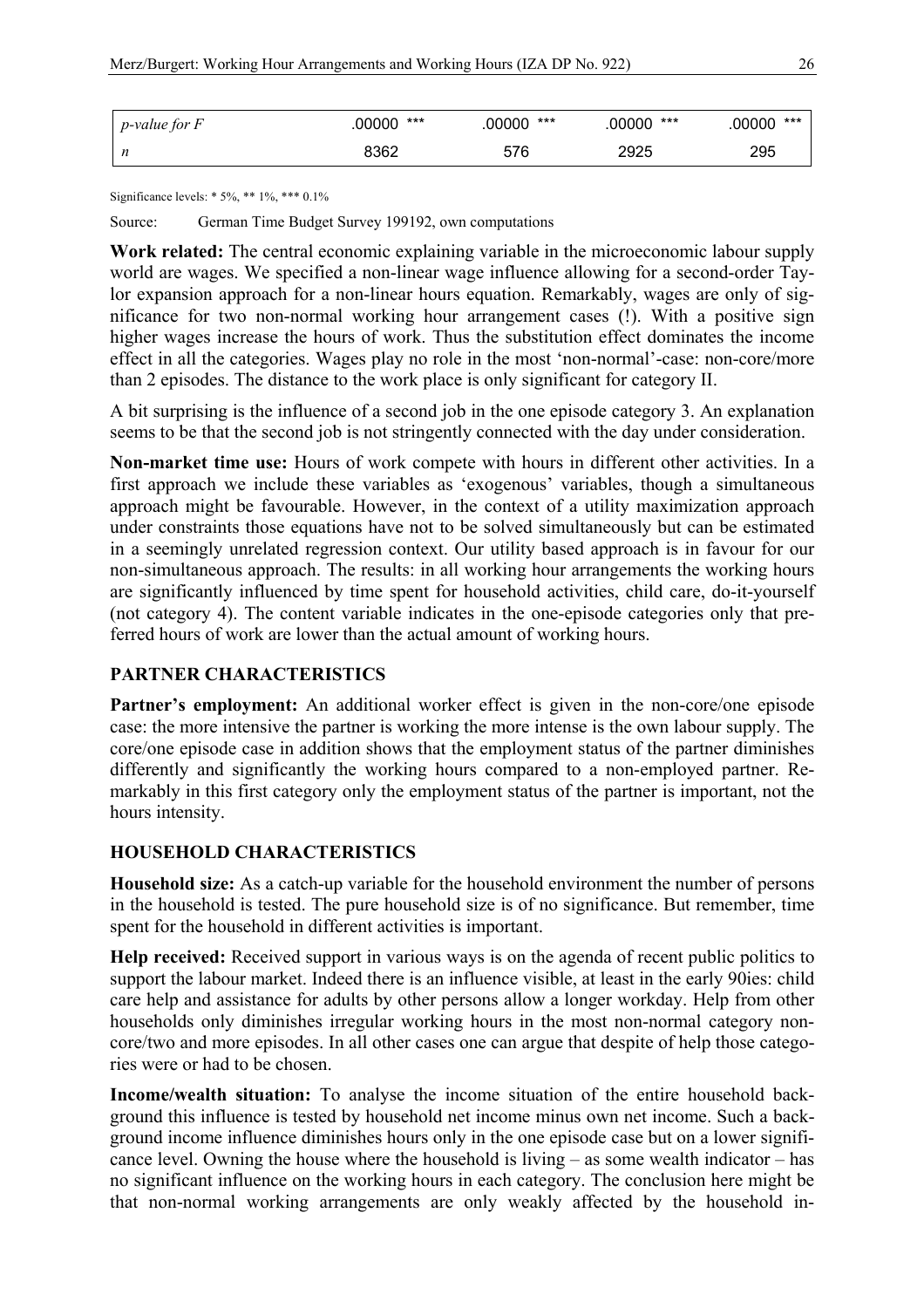come/wealth situation and the need for these jobs and money.

#### **REGIONAL CHARACTERISTICS**

**Business sector:** This demand side variable is divided into the three general sectors: agriculture (first), industry or retail (second) and private or public services (third). Significant influences are given only in the one episode cases with diminished hours compared to the agriculture reference. Thus, regardless the core or non-core situation the business sector is not affecting the amount of work.

**Further demand side variables:** The possibility to work, the demand side, is indicated in our approach by three variables: the regional unemployment rate, living in East Germany and as a regional wealth indicator per capita GNP. The results: a higher unemployment will cause more episodes to meet the needs. In East Germany the working hours in one episodes are significantly longer. The general economic situation in the region where the household is living is not influencing the hours of work in either category.

#### **Summary**

To summarize our results an overview of significant explanatory factors of daily working hours in different working hour arrangements is given in Tab. 8.

|                                  | Category I     | Category II            | Category III   | Category IV            |  |
|----------------------------------|----------------|------------------------|----------------|------------------------|--|
|                                  | One episode    | # episodes<br>$\geq$ 2 | One episode    | # episodes<br>$\geq$ 2 |  |
|                                  | core           | core                   | non-core       | non-core               |  |
|                                  | part.<br>hours | hours<br>part.         | hours<br>part. | hours<br>part.         |  |
| PERSONAL CHARACTERISTICS         |                |                        |                |                        |  |
| Demographics                     | $***$          | ***                    | *** ***        | $***$                  |  |
| school leaving certifi-<br>cate  | $***$          |                        | *** **         |                        |  |
| occupational education           | $***$          | $***$                  | ***            | ***                    |  |
| occupational status              | $***$          |                        | $ (***)$       |                        |  |
| business sectors                 | ***            |                        | ***            |                        |  |
| work related (wage)              | ***            | *** ***                | *** ***        | ***                    |  |
| non-market time use              | $***$          | ***                    | ***            | $***$                  |  |
| <b>PARTNER CHARACTERISTICS</b>   |                |                        |                |                        |  |
| partner's employment             | *** **         | ***                    | $(***)$ **     | $(***)$                |  |
| <b>HOUSEHOLD CHARACTERISTICS</b> |                |                        |                |                        |  |
| <b>Household size</b>            | $***$          |                        |                |                        |  |
| <b>Help received</b>             | *** **         |                        |                | $\star$                |  |
| Income/wealth<br>situation       | $\star$        |                        | $\star$        |                        |  |

#### **Tab. 8: Daily working hours in different working hour arrangements; An overview of significant explanatory factors**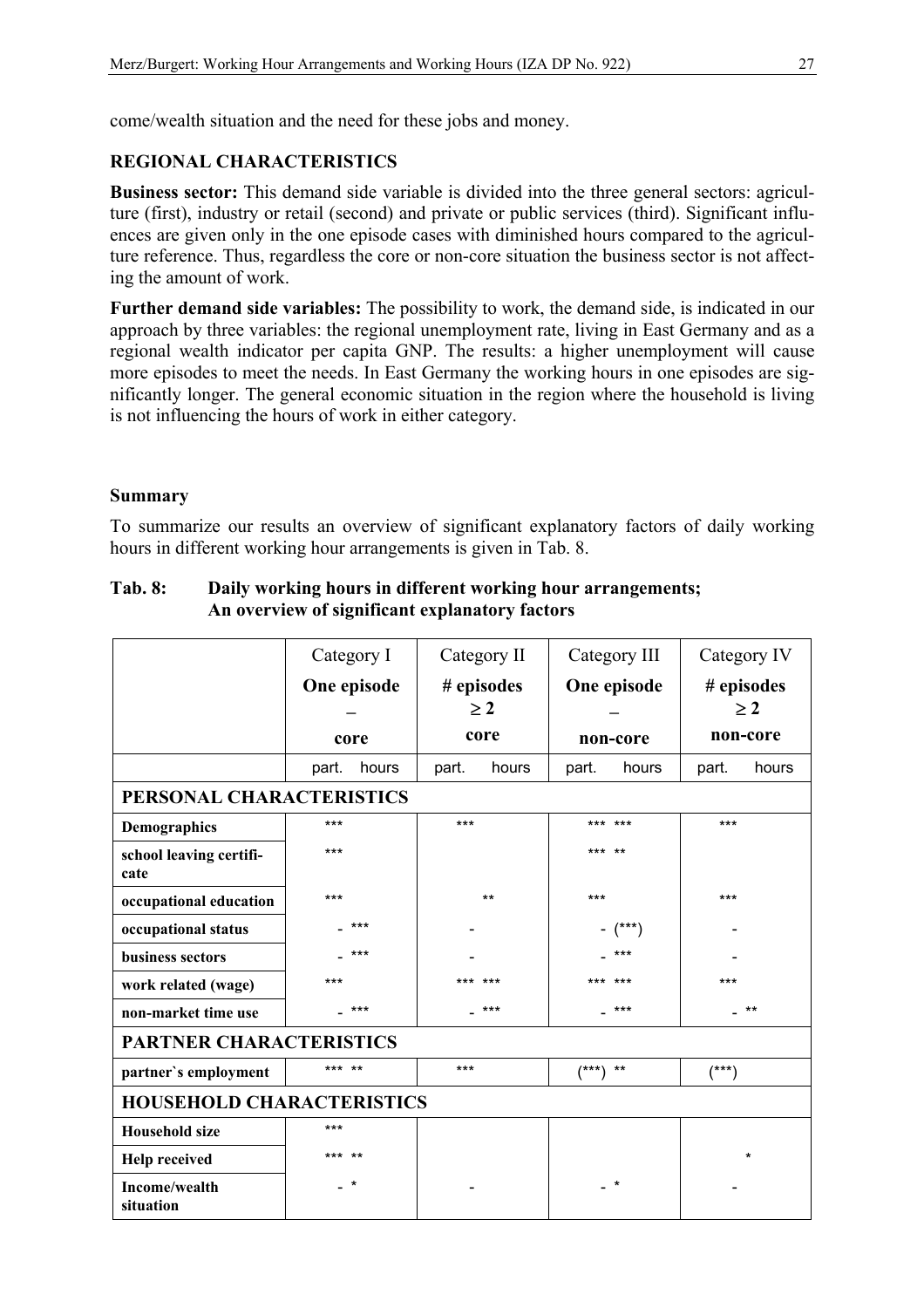| <b>REGIONAL VARIABLES</b> |           |       |         |  |  |
|---------------------------|-----------|-------|---------|--|--|
| Demand side               | ****\ *** | $***$ | *** *** |  |  |

Significance levels: \* 5%, \*\* 1%, \*\*\* 0.1%

Source: German Time Budget Survey 1991/92, own computations

Interpreting the stylized variable packages of Table 8 we can conclude with the overall hypothesis: The driving factors of so-called 'normal' and , non-normal' workdays are quite different: the timing of work time as well as the fragmentation of the working period have to be explained by different hypotheses. The results support our modelling and in particular the two stage explanation: the probability to participate to a certain daily working hour arrangement shows different explanatory patterns than the final hours of work. Central variables from a microeconomic model like wages are important for the final hours, however, are not important for the participation probability. The positive wage coefficient here shows a dominant substitution effect vs. an income effect not in the polar cases 'normal day' (category I) and most irregular day (category IV), but in the off-diagonal cases of Table 3 core/multiple episodes and non-core/one episode. In addition, further personal variables, like human capital, other work related variables, and non-market time use, partner's and household characteristics as well as demand side and regional variables are important but of different influence in explaining working hours in different working hour arrangements.

# **7 Concluding remarks**

In this paper we analysed working hour arrangements and working hours based on time diary data of the German Time Use Survey 1991/92. Only time diary data sufficiently provide information about the timing of work time allowing the investigation of the fragmentation of a working day linked with the location of working periods, the timing of work time. Our study proved that both dimensions are important to explain daily working hour arrangements and its working hours in Germany.

We quantified diverse personal, partner, household and regional characteristic effects by microeconometric estimates - based on an extended microeconomic model..

The driving factors of so-called 'normal' and ,non-normal' workdays thus are quite different. In a different way market and non-market context with labour supply and labour demand side variables are important to explain working hour arrangements and the resulting working time in Germany.

Further research will compare these interesting and striking results with the very new German Time Use Study 2002 and other international time use diary results of working hour arrangements.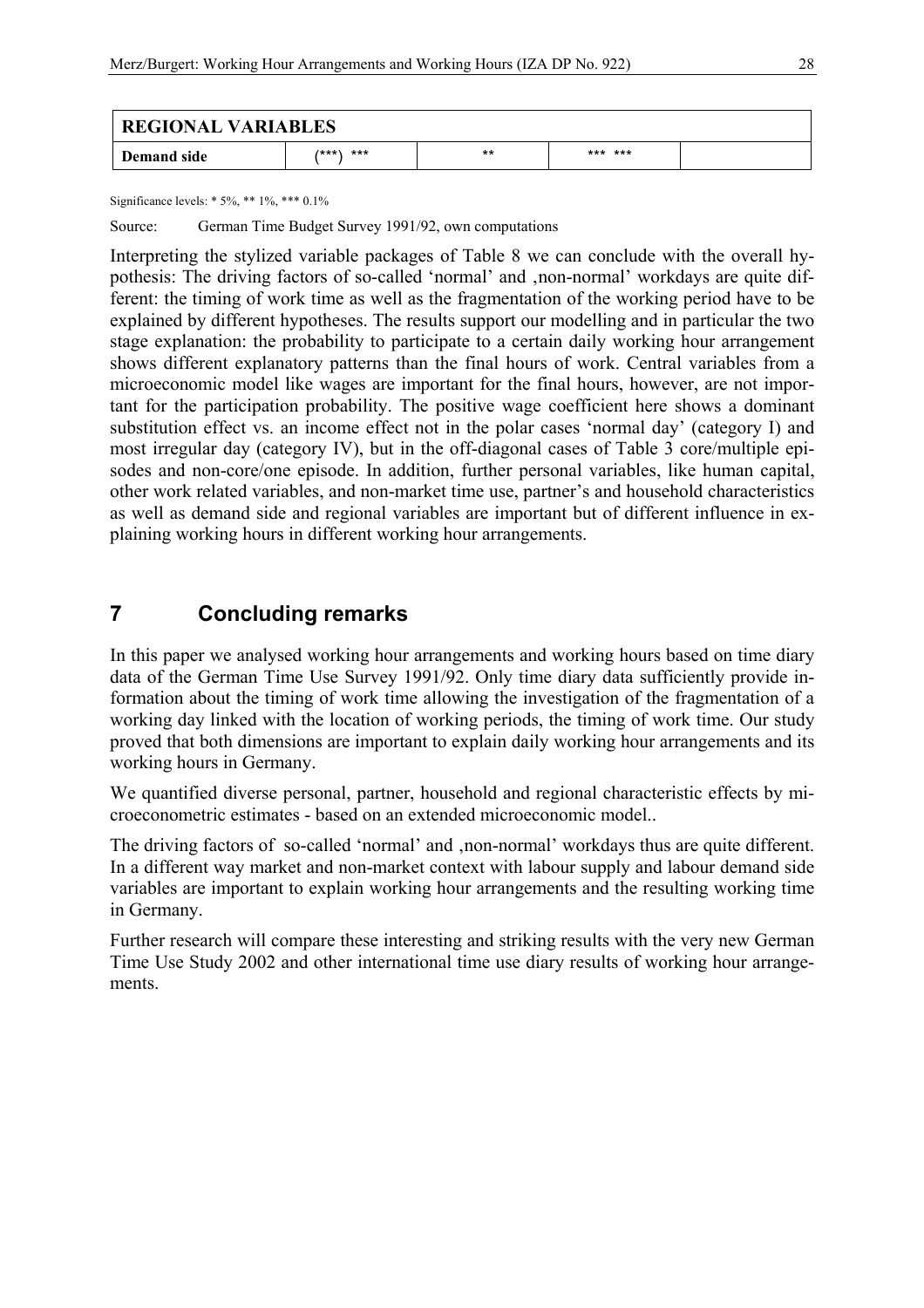# **Appendix**

|                |                | frequencies                 |          | frequencies                 |               | frequencies |                             |               |                       |
|----------------|----------------|-----------------------------|----------|-----------------------------|---------------|-------------|-----------------------------|---------------|-----------------------|
| No\of          |                | $\geq$ 15 min. interruption |          | $\geq$ 30 min. interruption |               |             | $\geq 60$ min. interruption |               |                       |
| epi-<br>sodes  | $\mathbf n$    | $\frac{0}{0}$               | $%$ cum. | $n_{\cdot}$                 | $\frac{0}{0}$ | $%$ cum.    | $\mathbf n$                 | $\frac{0}{0}$ | $\frac{0}{0}$<br>cum. |
| $\mathbf{1}$   | 3752           | 29,2                        | 29,2     | 4693                        | 36,5          | 36,5        | 9301                        | 72,3          | 72,3                  |
| $\overline{2}$ | 5954           | 46,3                        | 75,5     | 6461                        | 50,2          | 86,7        | 2877                        | 22,4          | 94,7                  |
| 3              | 2207           | 17,2                        | 92,6     | 1221                        | 9,5           | 96,2        | 549                         | 4,3           | 99,0                  |
| $\overline{4}$ | 617            | 4,8                         | 97,4     | 344                         | 2,7           | 98,9        | 102                         | ,8            | 99,8                  |
| 5              | 213            | 1,7                         | 99,1     | 111                         | ,9            | 99,8        | 29                          | $\mathcal{L}$ | 100,0                 |
| 6              | 80             | ,6                          | 99,7     | 25                          | ,2            | 100,0       | $\overline{2}$              | ,0            | 100,0                 |
| $\tau$         | 25             | ,2                          | 99,9     | 4                           | ,0            | 100,0       | $\boldsymbol{0}$            | ,0            | 100,0                 |
| 8              | 9              | ,1                          | 100,0    | $\mathbf{1}$                | ,0            | 100,0       | 1                           | ,0            | 100,0                 |
| 9              | 3              | ,0                          | 100,0    | 1                           | ,0            | 100,0       | $\boldsymbol{0}$            | ,0            | 100,0                 |
| 10             | $\overline{0}$ | ,0                          | 100,0    | $\boldsymbol{0}$            | ,0            | 100,0       | $\boldsymbol{0}$            | ,0            | 100,0                 |
| 11             | 1              | ,0                          | 100,0    | $\boldsymbol{0}$            | ,0            | 100,0       | $\boldsymbol{0}$            | ,0            | 100,0                 |
| Total          | 12861          | 100,0                       |          | 12861                       | 100,0         |             | 12861                       | 100,0         |                       |

### **Tab. A: Sensitivity of work episode definition by length of interruption**

Source: German Time Budget Survey 1990/91, own computations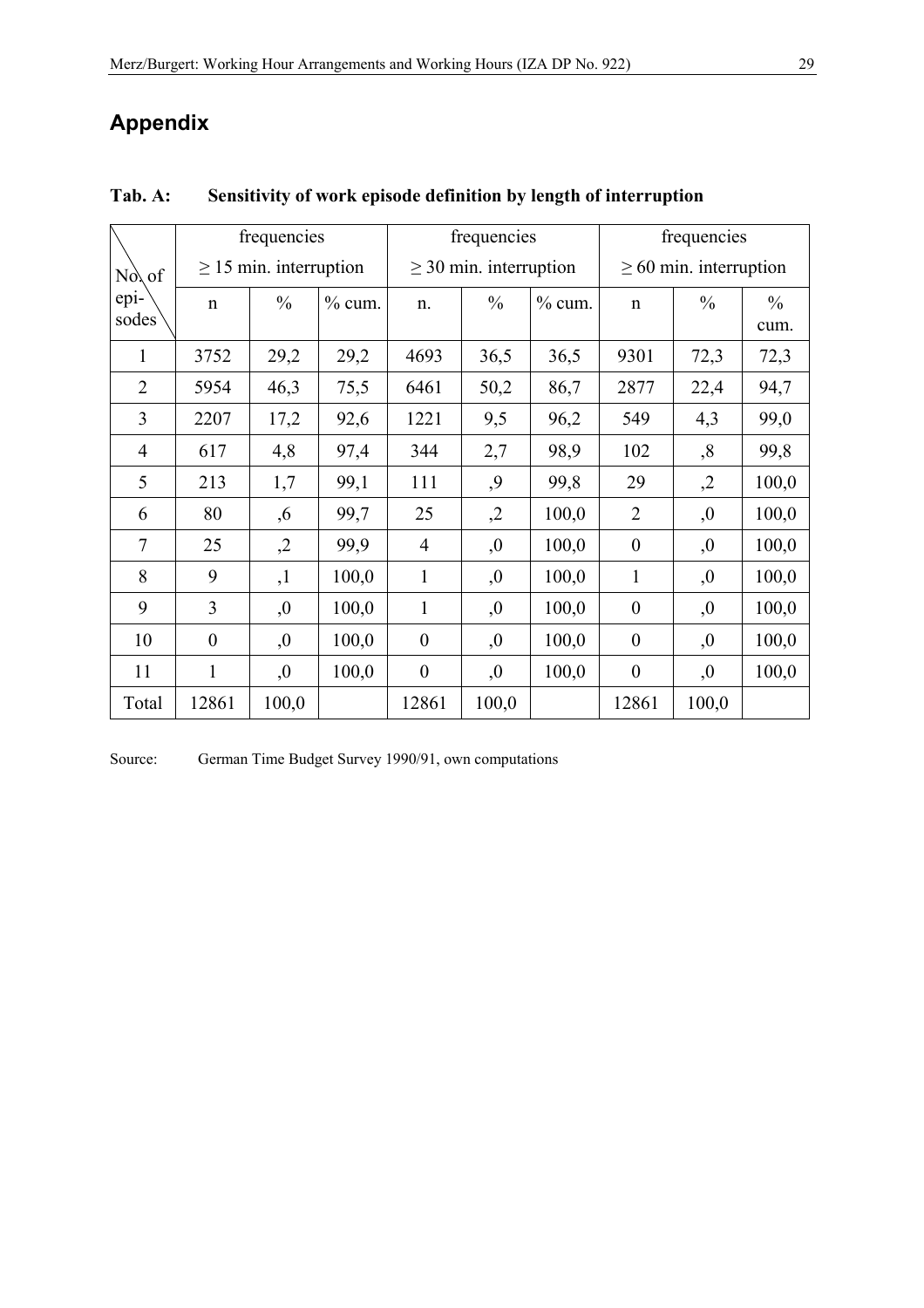|                                      | Category 0          | Category I            | Category II            | Category III          | Category IV            |  |  |
|--------------------------------------|---------------------|-----------------------|------------------------|-----------------------|------------------------|--|--|
|                                      | Not work-<br>ing    | One epi-<br>sode      | # episodes<br>$\geq 2$ | One episode           | # episodes<br>$\geq 2$ |  |  |
|                                      |                     |                       | core                   | non-core              | non-core               |  |  |
|                                      |                     | core                  |                        |                       |                        |  |  |
| constant                             | 1.43809 ***         | $-0.93283$ ***        | 0.08949 ***            | $-0.34659$<br>***     | $-0.06917$ ***         |  |  |
| PERSONAL CHARACTERISTICS             |                     |                       |                        |                       |                        |  |  |
| age                                  | $-0.05708$<br>$***$ | $0.04515$ ***         | 0.00267 ***            | 0.00695 ***           | 0.00232<br>$***$       |  |  |
| age2/100                             | 0.07292<br>$***$    | $-0.05854$<br>$***$   | $-0.00353$<br>***      | $-0.00818$<br>***     | $-0.00267$<br>***      |  |  |
| woman                                | 0.28922<br>$***$    | $-0.17964$<br>$***$   | $-0.00964$<br>$***$    | $-0.08918$<br>***     | $-0.01076$<br>$***$    |  |  |
| married                              | $0.04713$ ***       | 0.00568               | $0.00809$ *            | $-0.05431$<br>$***$   | $-0.00659$ ***         |  |  |
| school leaving certificate           |                     |                       |                        |                       |                        |  |  |
| reference: none or<br>intermediate   |                     |                       |                        |                       |                        |  |  |
| elementary                           | $-0.52999$ ***      | 0.39110 ***           | $-0.00290$             | $0.14052$ ***         | 0.00127                |  |  |
| spec. upper or up-<br>per            | $-0.51052$ ***      | 0.39036 ***           | $-0.00822$             | 0.12994 ***           | $-0.00156$             |  |  |
| occupational education               |                     |                       |                        |                       |                        |  |  |
| reference: none or<br>apprenticeship |                     |                       |                        |                       |                        |  |  |
| spec. vocational or<br>college       | $-0.10988$<br>***   | 0.06152<br>***        | $-0.00419$             | 0.05166<br>***        | 0.00088                |  |  |
| university                           | $-0.17453$ ***      | $0.06557$ ***         | 0.00101                | 0.09937 ***           | 0.00859 ***            |  |  |
| (potential) wage                     | 0.00494 ***         | $-0.00484$ ***        | $-0.00034$ ***         | $0.00046$ ***         | $-0.00022$ ***         |  |  |
| normal<br>weekly<br>working time     | $-0.00003$          | $-0.00108$ ***        | $-0.00013$ *           | 0.00109<br>$***$      | $0.00015$ ***          |  |  |
| <b>HOUSEHOLD CHARACTERISTICS</b>     |                     |                       |                        |                       |                        |  |  |
| number of persons<br>in hh           | 0.01992 ***         | $-0.02750$ ***        | 0.00015                | 0.00697 ***           | 0.00046                |  |  |
| <b>REGIONAL VARIABLES</b>            |                     |                       |                        |                       |                        |  |  |
| unemployment rate                    | $-0.26638$          | 0.59914 ***           | $-0.00707$             | $***$<br>$-0.31283$   | $-0.01286$             |  |  |
| <b>East Germany</b>                  | 0.00641             | 0.01328               | $-0.00678$             | $-0.01054$            | $-0.00236$             |  |  |
| <b>LR</b> Statistic                  | 4768.73             | Pseudo $R^2 = 8.69\%$ |                        |                       |                        |  |  |
| Degrees of Freedom                   | 52                  |                       |                        | Count $R^2 = 61.00\%$ |                        |  |  |
| Prob. Value for LR                   | .00000              |                       |                        |                       |                        |  |  |
| n                                    | 12773               | 8362                  | 576                    | 2925                  | 295                    |  |  |

### **Tab. B: Working hour arrangement MNL-estimation for the selectivity correction estimates of working hours**

Significance levels: \* 5%, \*\* 1%, \*\*\* 0.1%

Source: German Time Budget Survey 1990/91, own computations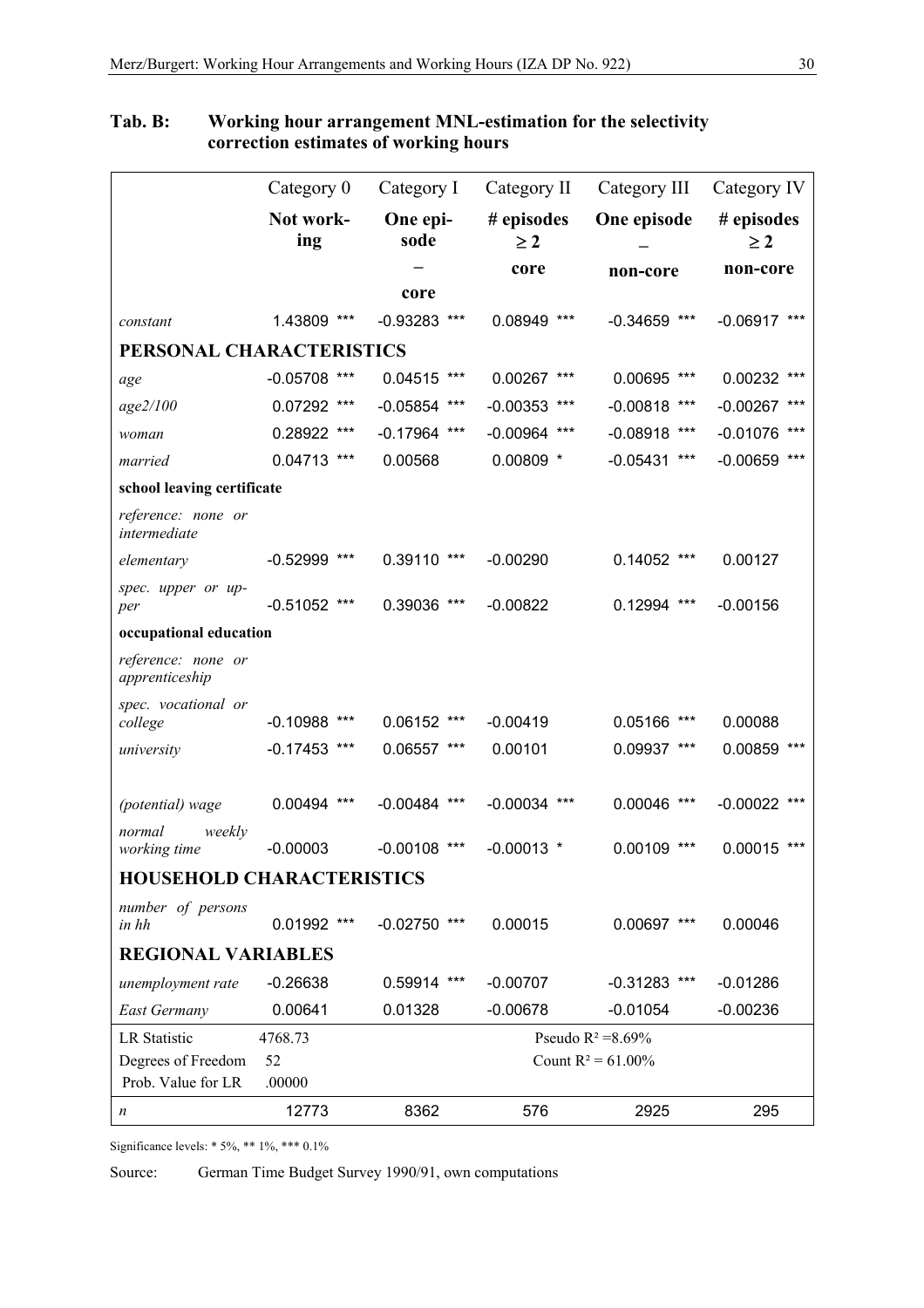#### **References**

- Bauer, F., Groß, H., Munz, E. and S. Sayin (2001), Arbeits- und Betriebszeiten, Neue Formen des betrieblichen Arbeits- und Betriebszeitmanagements, Düsseldorf.
- Becker, G.S. (1965), A Theory of the Allocation of Time, in: Economic Journal, 75, 493-517.
- Büssing, A. and H. Seifert (1995), Sozialverträgliche Arbeitszeitgestaltung, München.
- Clarkberg, M. and Ph. Moen (2000), Understanding the Time Squeeze: Married Couples Preferred and Actual Work-Hour Strategies, in: American Behavioral Scientist, 44/7, 1115-1136.
- Ehling, M. (1999),The German Time Use Survey Methods and Results, in: Merz, J. and M. Ehling (eds.), Time Use – Research, Data and Policy, Publications of the Research Institute on Professions (FFB) of the University of Lüneburg, , Vol. 10, Baden-Baden, 89-105.
- Federal Statistical Office Germany (1992): Handbuch zu 'Wo bleibt die Zeit ?', Wiesbaden.
- Garhammer, M. (1994), Balanceakt Zeit: Auswirkungen flexibler Arbeitszeiten auf Alltag, Freizeit und Familie, Edition Sigma, Berlin.
- Greene, W. (1998), LIMDEP Version 7/8, Plainview, New York, 1998/2002.
- Greene, W. (2000), Econometric Analysis, 4th edition, Prentice Hall, Upper Saddle River, 2000.
- Ham, J. C. (1982), Estimation of a Labour Supply Model with Censoring Due to Unemployment and Underemployment, in: Review of Economic Studies, 69, 335-54.
- Hamermesh, D. (1996a),The Timing of Work Time, in: Konjunkturpolitik, Applied Economics Quarterly, 42: 1 22.
- Hamermesh, D. (1996b), Workdays, Workhours and Work Schedules, W. E. Upjohn Institute for Employment Research, Kalamazoo, Michigan.
- Hamermesh, D. (1998), When we work, American Economic Review, 88: 321 325.
- Hamermesh, D. (2002), Timing, togetherness and time windfalls, Journal of Population Economics, 15: 321 325.
- Harvey, A. (1999), Time Use Research: The Roots to the Future, , in: Merz, J. and M. Ehling (eds.), Time Use Research, Data and Policy, Publications of the Research Institute on Professions (FFB) of the University of Lüneburg, , Vol. 10, Baden-Baden, 123-49.
- Harvey, A. Fisher, K. , Gershuny, J. and A. Akbari (2000), Examining Working Time Arrangements Using Time Use Surveys, ISER working paper No. 20, Essex.
- Holst, E. and J. Schupp, J. (1994), Ist Teilzeitarbeit der richtige Weg? Arbeitszeitpräferenzen in West- und Ostdeutschland, DIW-Wochenbericht, 35/94, 618-26, 1994.
- Killingsworth, M.R. (1983), Labor supply, Cambridge.
- Killingsworth, M.R. and J.J. Heckman (1986), Female Labor Supply: A Survey, in: Ashenfelter, O. and R. Layard (eds.) (1986), Handbook of Labor Economics, Vol I, Amsterdam/New York, 103-204.
- Lee, L.-F.(1983), Generalized econometric models with selectivity, Econometrica, 51(2): 507-512.
- Madalla, G.S. (1983), Limited Dependent and Qualitative Variables in Econometrics, Cambridge/London.
- McFadden, D. (1976), Quantal Choice Analysis: A Survey. Annals of Economic and Social Measurement
- McFadden, D.L. (1985), Econometric Analysis of Qualitative Response Models, in: Griliches, Z. and M.D. Intriligator (eds.), Handbook of Econometrics, Volume II, Amsterdam/New York, 1395-457.
- Merz, J. (1990), Female Labour Supply: Labour Force Participation, Market Wage Rate and Working Hours of Married and Unmarried Women in the Federal Republic of Germany - The Influence of Occupational Career, Transfers and Socio-Economic Variables Based on the Socio-Economic Panel, in: Jahrbücher für Nationalökonomie und Statistik, 240-70
- Merz, J. (1990), The 1990 German Tax Reform Microsimulation of Time Allocation Effects in the Formal and Informal Economy, in: Brunner, J. G. and H.-G. Petersen (Eds.), Prospects and Limits of Simulation Models in Tax and Transfer Policy, Frankfurt/New York, 509-37.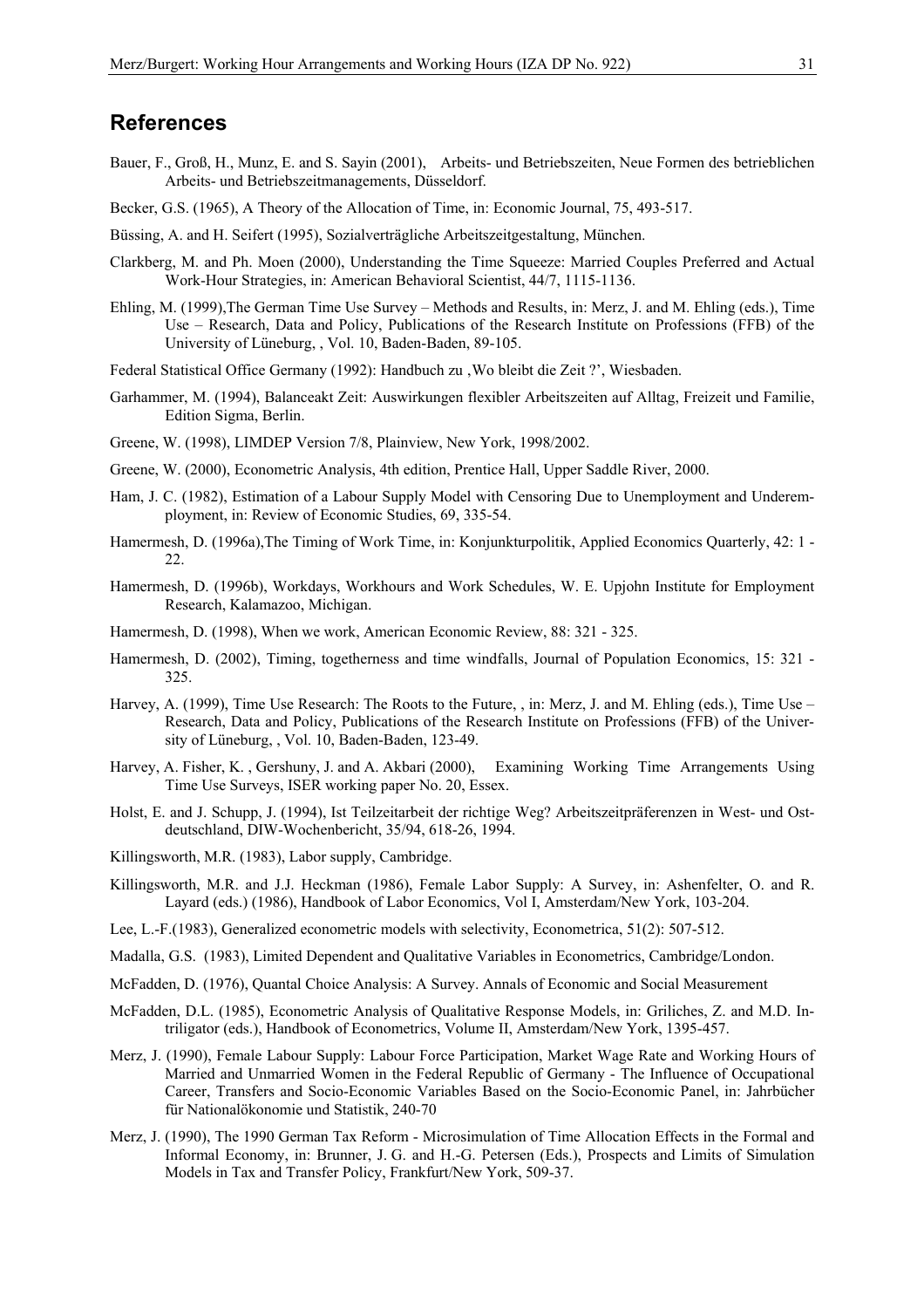- Merz, J. (2002), Time and Economic Well-Being A Panelanalysis of Desired vs. Actual Working Hours, in: The Review of Income and Wealth, 48/3, 317-46.
- Merz, J. (2002), Time Use Research and Time Use Data Actual Topics and New Frontiers, in: Ehling, M. and J. Merz (Eds.), Neue Technologien in der Umfrageforschung – Anwendungen bei der Erhebung von Zeitverwendung, Schriften des Forschungsinstituts Fr3eie Berufe (FFB) der Universität Lüneburg, Baden-Baden, 3-19.
- Merz, J. and M. Ehling (1999), Time Use Research, Data and Policy, Nomos Verlagsgesellschaft, Baden-Baden.
- Pencavel, J. (1986), Labor Supply of Men: A Survey, in: Ashenfelter, O. and R. Layard (eds.) (1986), Handbook of Labor Economics, Vol I, Amsterdam/New York, 3-102.
- Townsend, B. (2001), Dual –Earner Couples and Long Work Hours: A Structural and Life Course Perspective," Berkeley Journal of Sociology.
- van Soest, A., Woittiez, I. and A. Kapteyn (1989), Labour Supply, Income Taxes and Hours Restrictions in the Netherlands, Center for Economic Research, Tilburg University, Discussion Paper No. 8903, Tilburg.
- Schupp, J. (1994), Teilzeitbeschäftigung im sozialen Wandel Längsschnittanalysen und handlungstheoretische Fundierung (Dissertation), Bochum,: Ruhr-Universität.